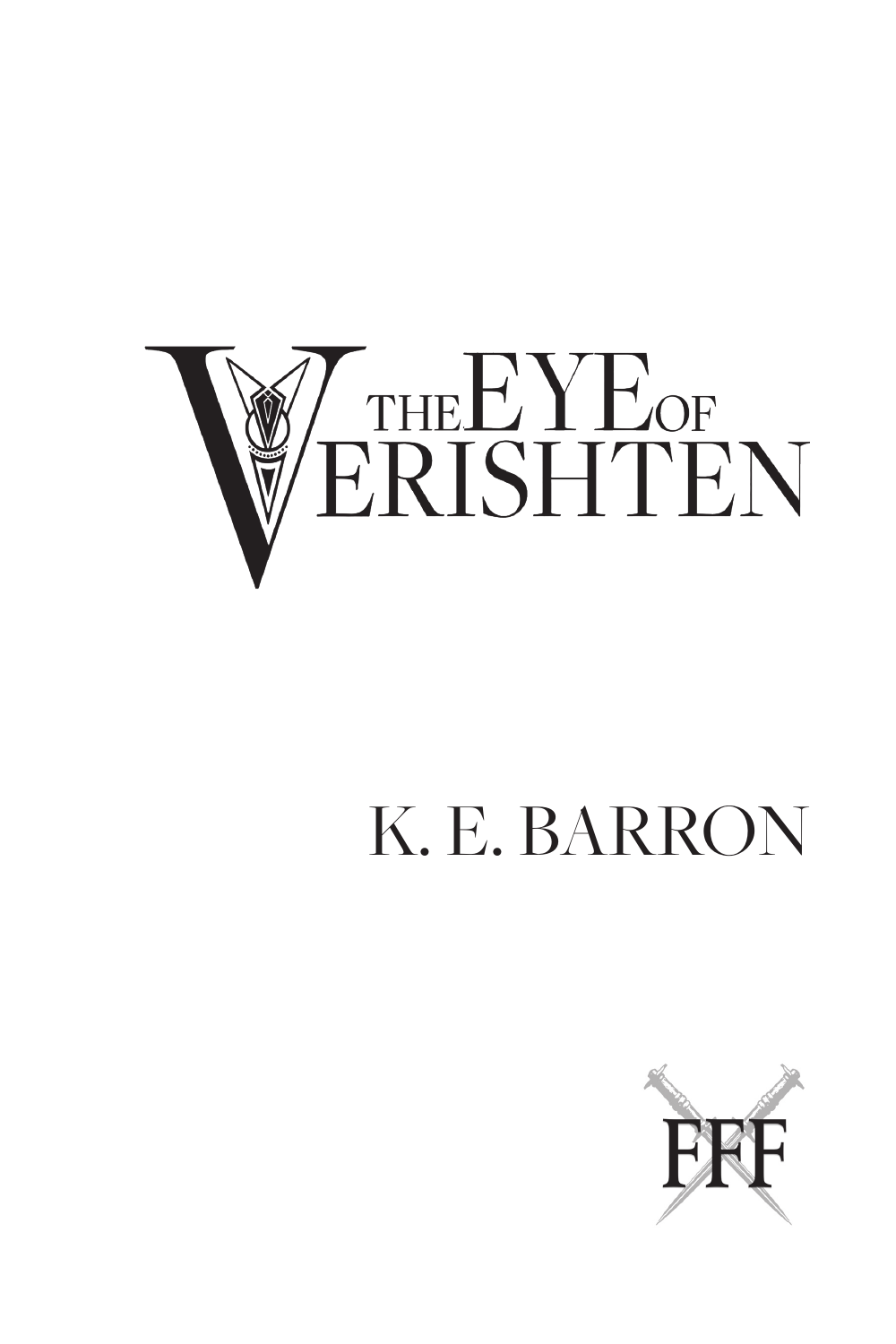# The Eye of Verishten

## K.E. Barron

© 2017 K.E. Barron

All rights reserved. No part of this work may be reproduced in any form, or by any means, electronic or mechanical, including photocopying, recording, or any information browsing, storage, or retrieval system, without permission in writing from K.E. Barron.

Foul Fantasy Fiction, an imprint of Bear Hill Publishing 1843b Kelowna Crescent Cranbrook, BC. V1C 6L6 Canada foulfantasyfiction.com

This is a work of fiction. Names, characters, places, and incidents either are the product of the author's imagination or are used fictitiously. Any resemblance to actual persons, living or dead, events or locales is entirely coincidental.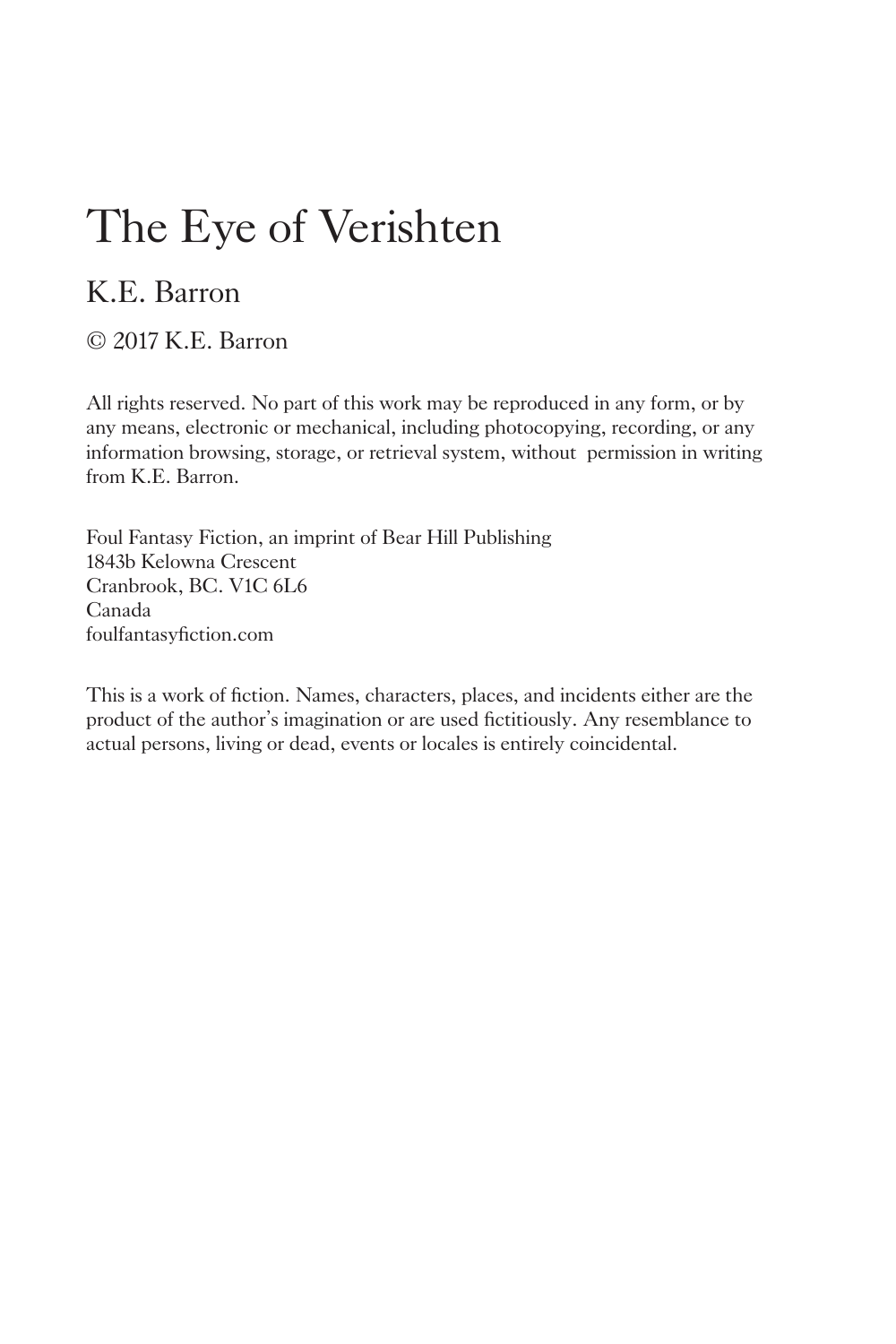### *For Tyson*

*Were it not for you, all of my books would be in the Cloud where no one could find them*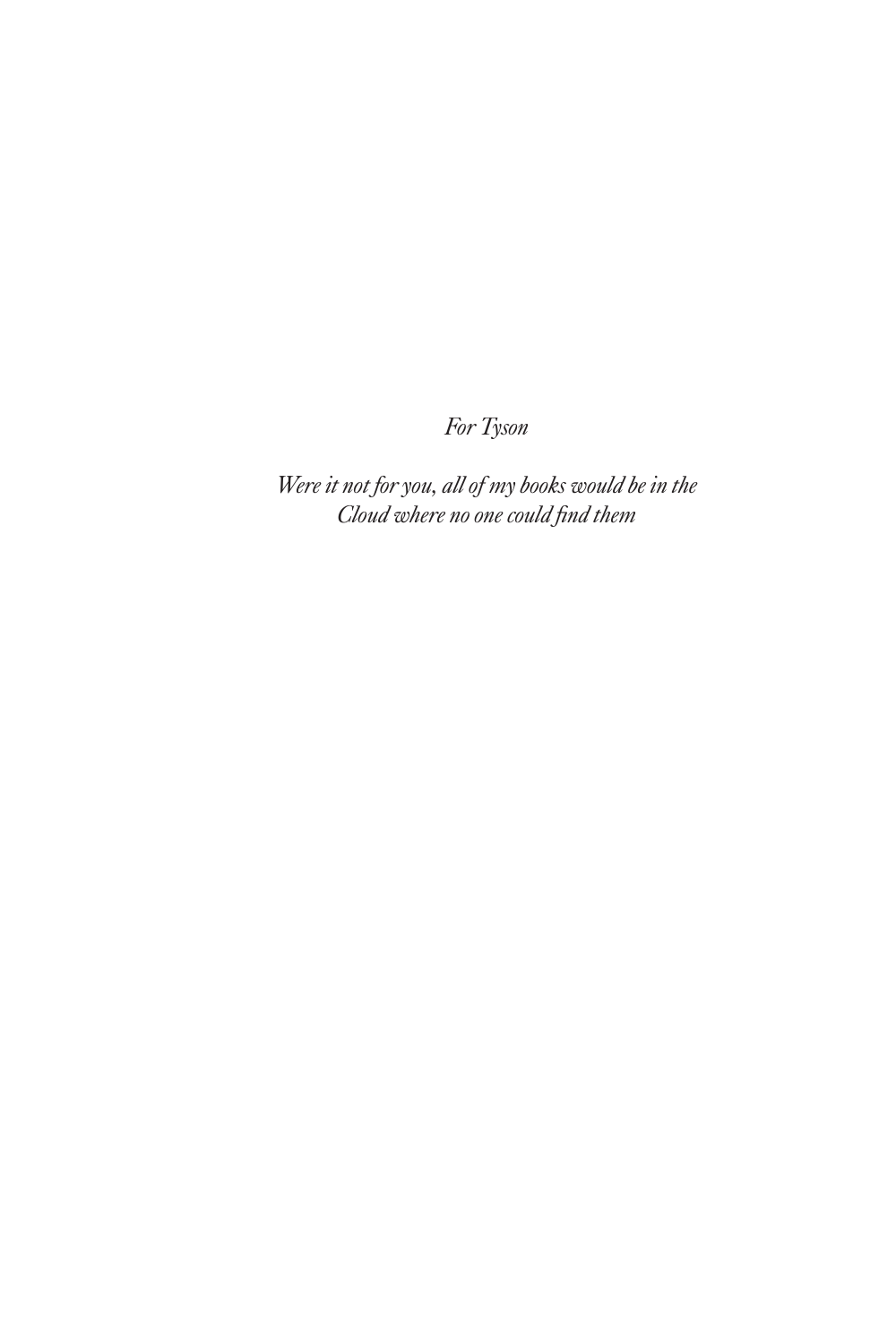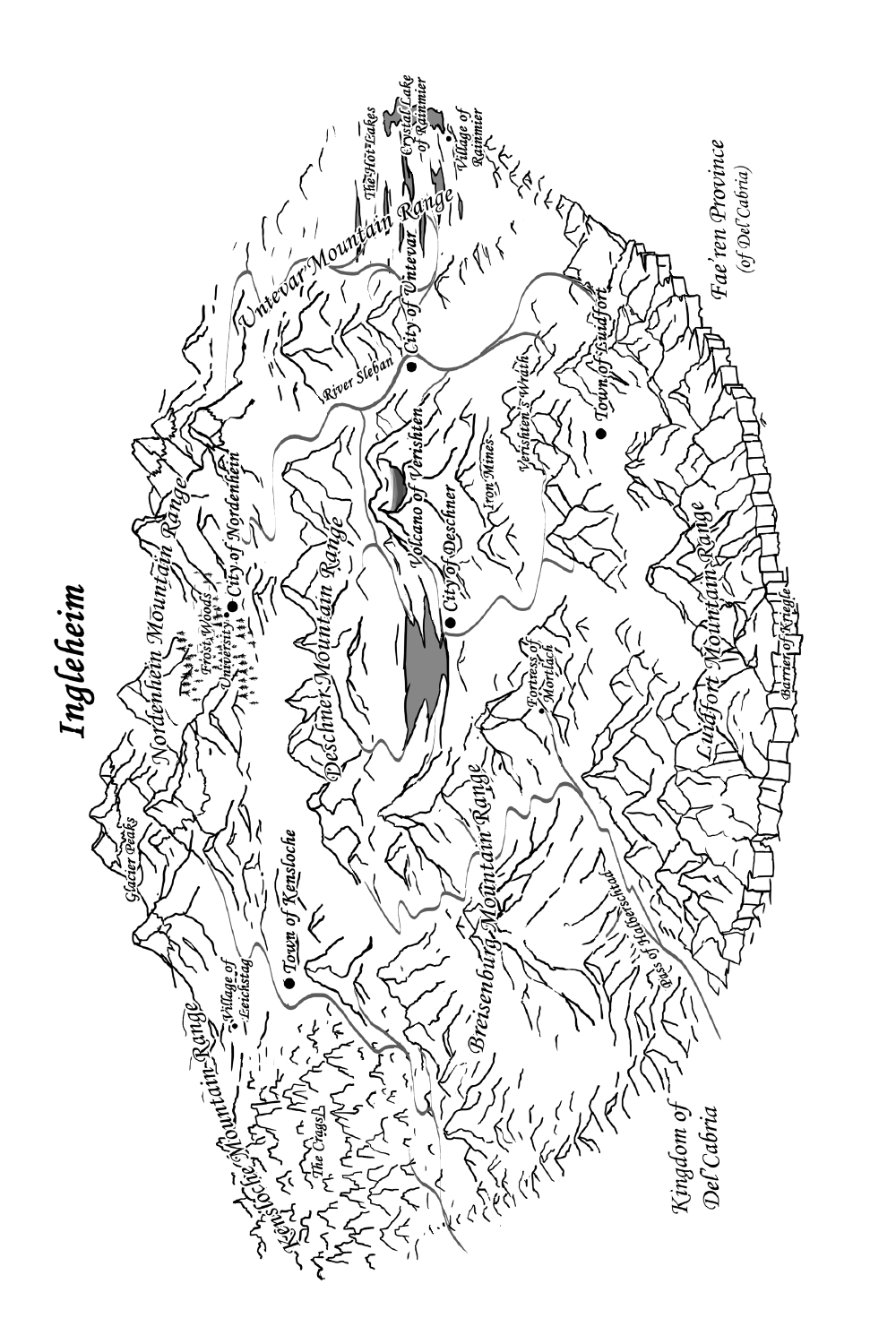# The Steinkamp Mantra

To fight means to kill; to kill is mercy



## The Steinkamp Pledge

We hereby pledge to uphold the Steinkamp mantra at all times. We pledge to never waver and never retreat; to defend the defenseless and punish the wicked; to never cause undue suffering to our enemies and to leave no trace of ourselves behind. From the darkness we are born, in the shadows we fight, in the name of justice we kill, and in obscurity we die. We are the faceless and the nameless; we devote our lives, our blood, and our spirit to Ingleheim and the Mighty Führer as one heart, one mind, and one force.

We are Steinkamp.



### Ode to Golems

Golem, take me to your land Spare me from your powerful hand Give yourself to me, then we shall be free Golem, find me, here I stand. Golem, your eye, I see through Let me show you what we can do Blessed by Verishten, you are of my kin Golem, hear me, I am you.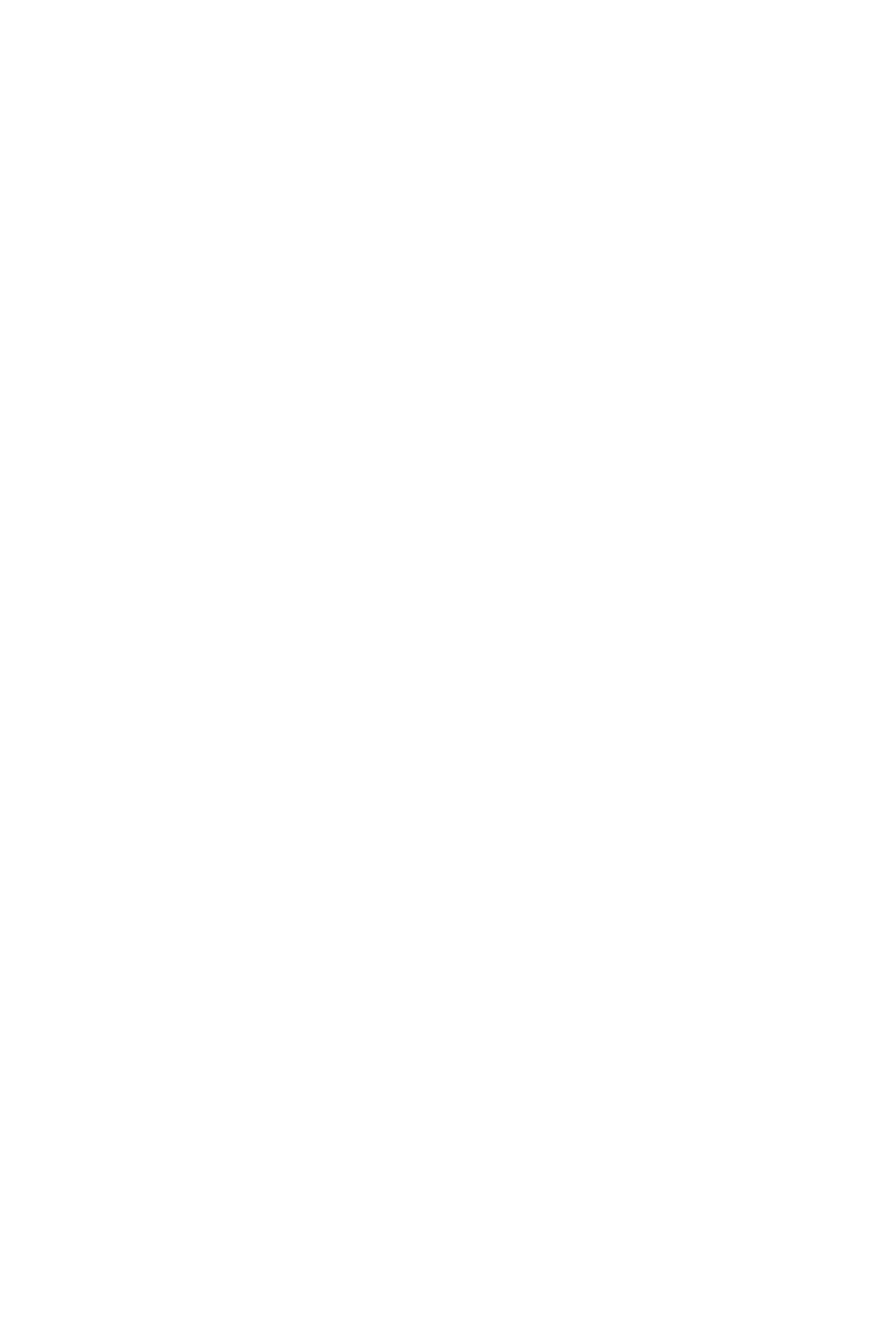



Kommandeur Wolfram and his two comrades came upon the old farm property a few miles north of the Crags. *This is it,* Wolfram thought. *This is where the Earl of Kensloche is hiding, the last Golem Mage in Ingleheim besides the Führer.* The kommandeur dismounted from his steed and tied the reins to the old wooden fence post. His comrades followed suit.

Wolfram pushed aside the gate and took one purposeful step onto the dirt path that led to a quaint little farmhouse. He stood still for a moment with his hands folded in front of him. His comrades, in full black armor and all their specialized weaponry strapped to their hips, back, and legs, waited behind him. With a deep breath, he took in all the scents of Ingleheim pastures. Wolfram had been born and raised in the high-end Eastside of the City of Deschner where the smell of sheep and their refuse was nonexistent. The smells of the countryside tended to nauseate him. Despite that, he did enjoy the lower-altitude, ash-free air of the Kensloche Mountain Range. He was going to miss the clarity and vigor it had provided during his last month on assignment.

With a short sigh and a lick of his lips, the kommandeur began his trek up the long, dusty path with his comrades tailing behind.

"Wait for me, Kristoff!" called a small child from the sheep fields to his left.

"Don't call me that!" chastised another boy just as all three soldiers snapped their heads in the direction of the children's voices.

A lanky boy, appearing around eight or nine, sprinted from the herd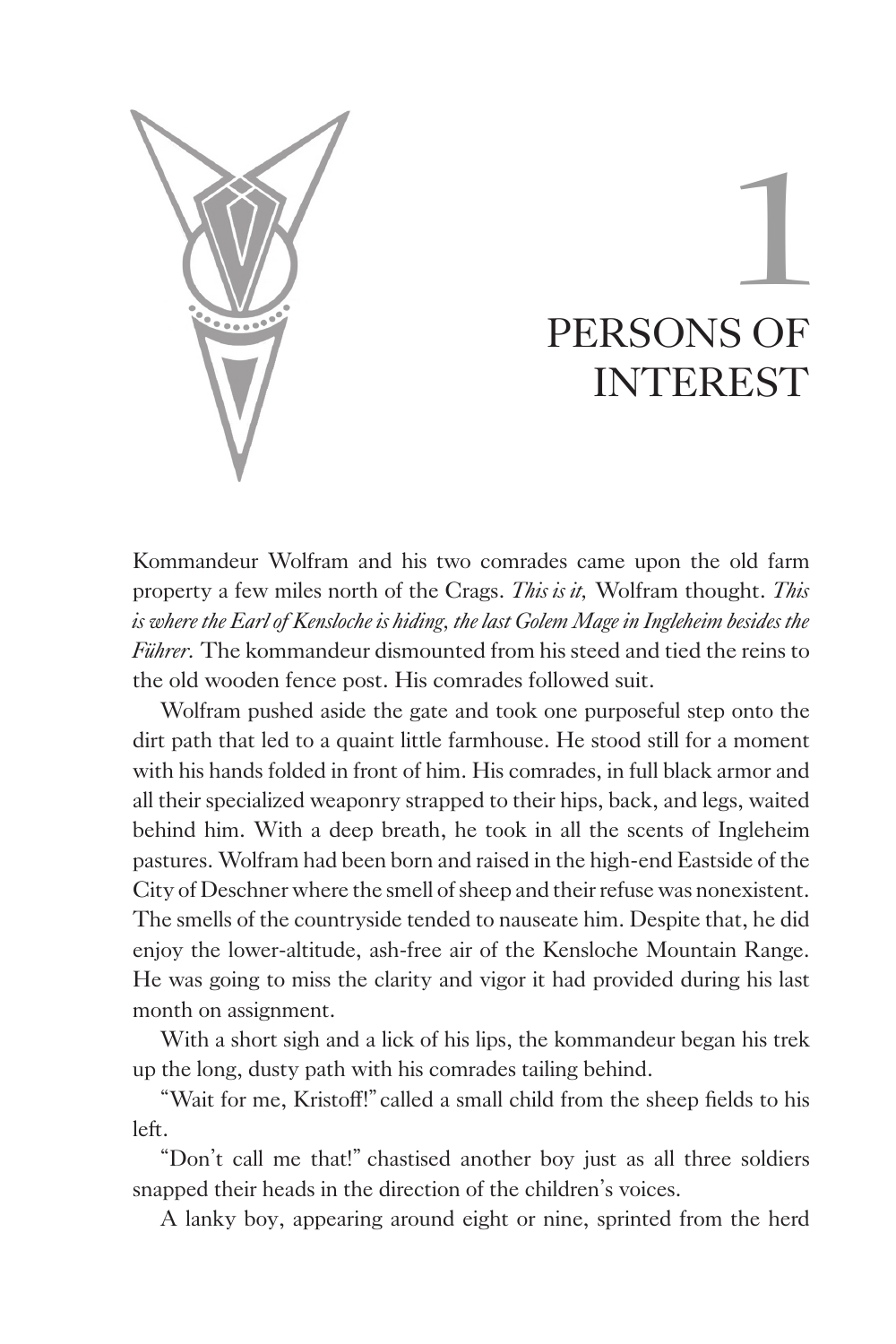of heavily woolen sheep with a playful shepherd dog prancing at his heels. Following behind the child and his dog was a much younger boy, about five or six years of age, who struggled to catch up to his older playmate.

*One of the boys we seek is also named Kristoff,* Wolfram thought, becoming ever more confident that he found the right place. Yet, Kristoff was a common name. Wolfram couldn't let himself get too excited.

The boys ran across the path of the three soldiers and halted their sprint upon taking notice of the looming figures approaching. They gazed in dreadful awe at the two shapeless and faceless figures at Wolfram's side. Their eyes dilated, trying to discern an identifiable facial feature within the soldier's protective masks, fashioned from thin yet durable metallic mesh and enchanted by a light-absorbing magic. As a kommandeur, Wolfram no longer had to wear the mask and belted uniform of his comrades, although he too was dressed head to toe in black to convey the dominance of the Steinkamp soldier.

Wolfram tipped his square military hat, "Greetings, young herrs. I can appreciate how startled you must be to see Steinkamp soldiers in the daylight, but we will not be here long. I don't suppose your father is home. We have come a long way to speak with him."

There was no need for the boys to fetch their father, for he had already left his house and made his way down the path. Dust billowed into the air with each step he took toward the soldiers. His dark hair was slick with sweat, his beard and mustache wiry and unkempt. His dirt-stained wool smock was worn loose at the neck and rolled up at the sleeves, revealing the muscular forearms of a laboring man. There was nothing to distinguish the man of the house from the rest of the shepherds Wolfram had observed on his mission—a far cry from a highborn, much less an earl.

"Good day, herr," Wolfram said with a subtle melodiousness in his voice to help keep the sheep-shearer at ease for the time being. The two men shook hands, and the kommandeur continued, "Please do not be alarmed by our unannounced visit. I am Kommandeur Wolfram, and these are my comrades. We have come on behalf of the kanzler of this range, Herr Waldemar, in service to our Mighty Führer. If we could take a few minutes of your time, you will be able to return to your work momentarily."

The sheep herder's steel gaze only left the kommandeur for a brief moment to look at his boys. Wolfram caught a flash of concern behind the man's eyes as he would expect to see when Steinkamp soldiers came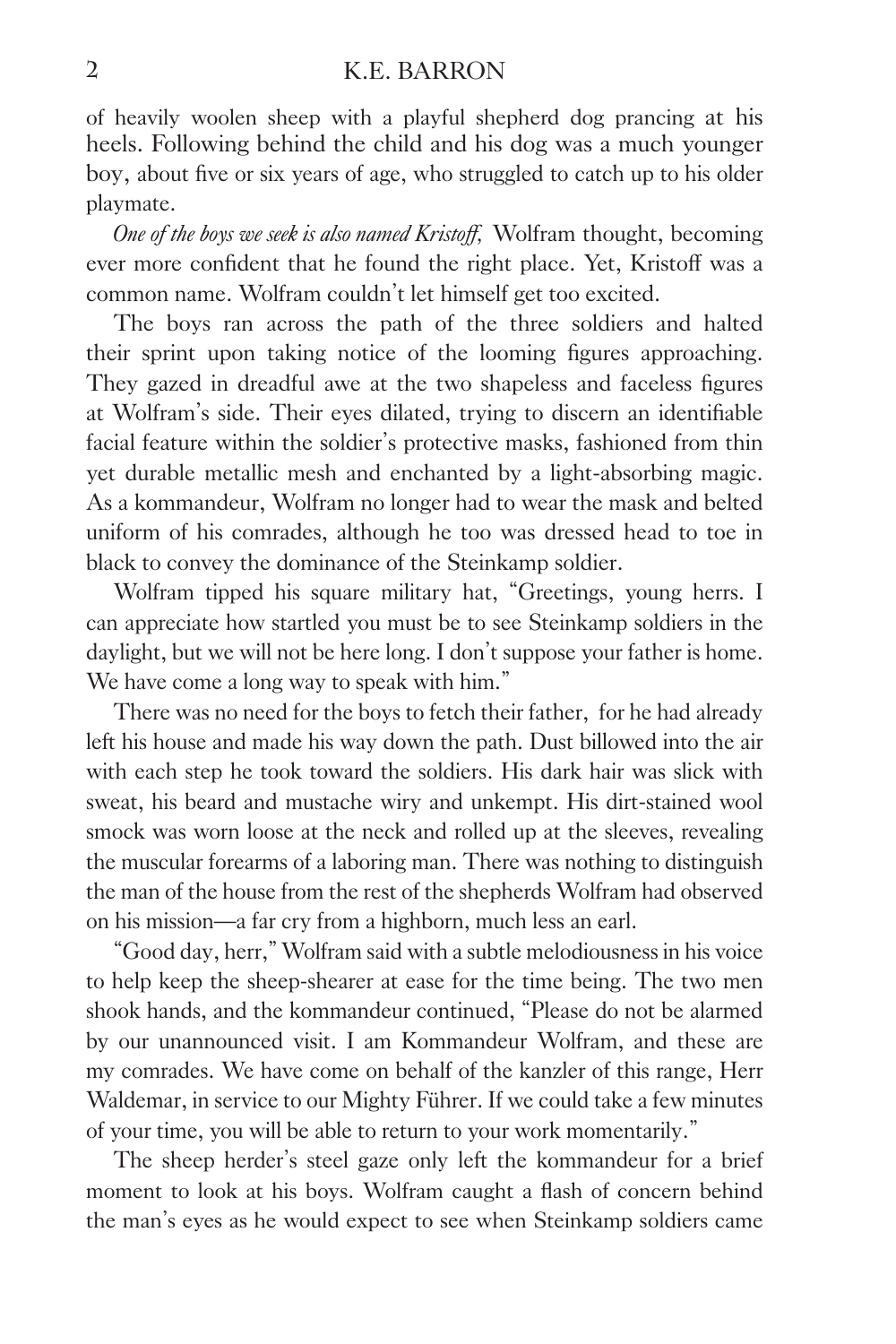sniffing around. The sheep herder nodded and allowed the kommandeur to continue.

"We have come all this way in search of persons of interest to the Regime, and we were hoping that perhaps you might have some information." The kommandeur concluded with a warm smile.

Unlike the Steinkamp foot-soldiers he brought with him, Wolfram's specialized training went beyond the battlefield. He was a man talented in the fine arts of persuasion, intimidation, and subterfuge, all for the purposes of gathering information. Moreover, he knew that a friendly grin often went further than a well-aimed crossbow bolt.

"Boys, get inside now," the father said without removing his eyes from the soldiers.

"What is going on, Father?" the oldest boy asked.

The younger boy hid behind his brother, chewing on one of his dirtstained fingers as he stared up at the daunting strangers.

"Do as I say—go help your mother."

The two masked comrades stepped in front of the children so that they couldn't go anywhere.

Wolfram interjected, "There's no need for the children to be absent. We only want a few moments of your time."

Past the bearded shepherd, a fair-haired woman in a plain dress stood at the doorway of the house.

"Ah, and that must be their lovely mother. I would like for her to join us as well if you don't mind." Wolfram waved her over with a warm smile on his face.

Upon noticing the Steinkamp Kommandeur and his masked comrades, her posture became rigid. She hesitated as she looked to her husband and the boys. The husband gave her a curt nod, and she slowly walked along the path to join them.

"Is there anything we can help you with, offiziers?" the woman asked, keeping her arms crossed and then stepping just behind her husband.

Wolfram removed his hat and placed it on his chest while extending a hand to her in greeting. Wolfram was sure to rub his thumb across the top of the woman's hand, as was the customary greeting of respect among ladies of high status. She curtsied in response, yet her smile was quick and tight-lipped. *She could easily be the wife of an earl, perhaps Frau Anja herself,*  Wolfram thought. If they were the last Golem Mage family on Wolfram's list, then the coveted promotion to Kapitän of the Steinkamp force would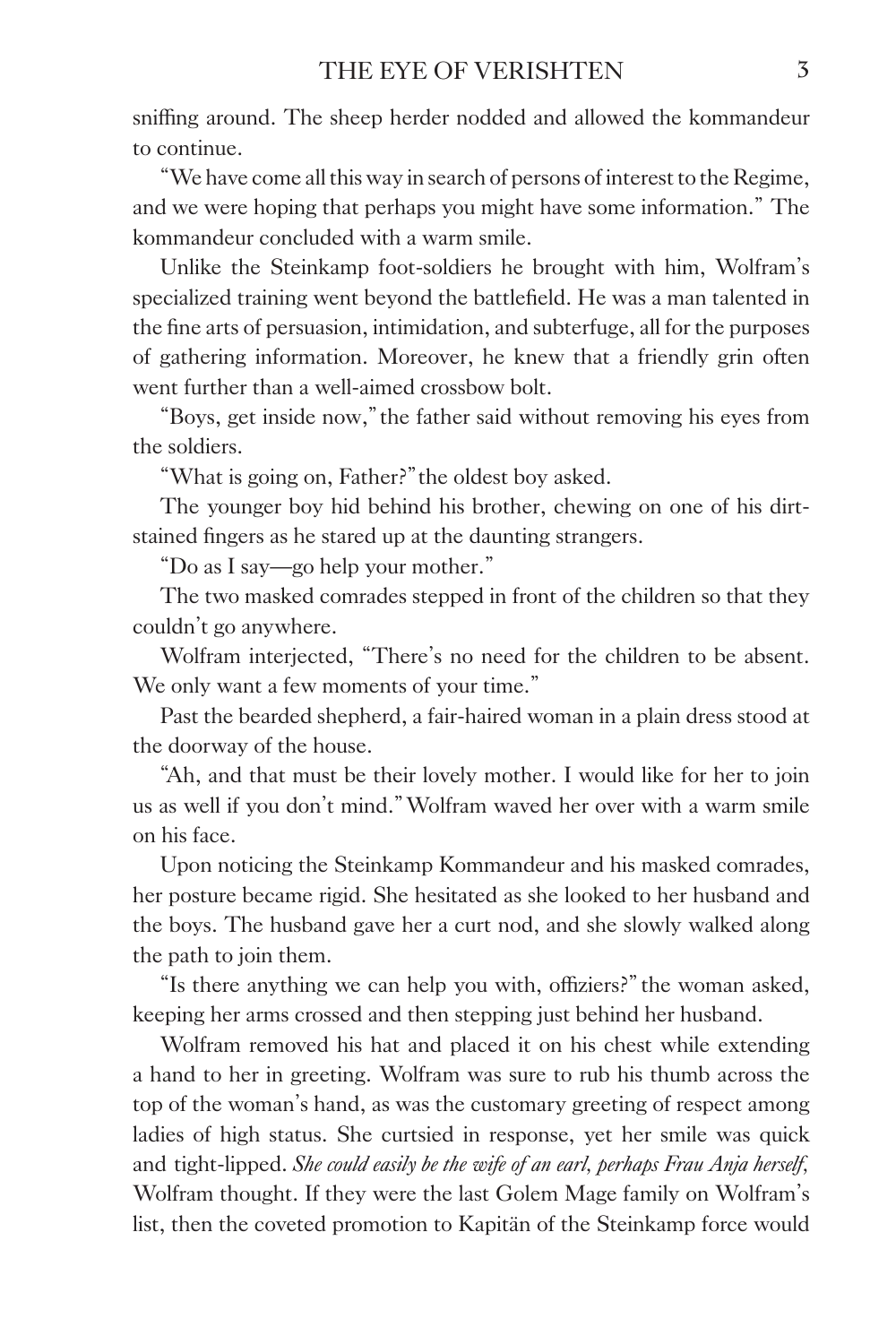finally be his.

Formal introductions were made, revealing the names of the husband and wife to be Ferdinand and Frieda. Wolfram turned to the boys and asked them for their names, but they looked up to their father with large, questioning eyes. Their father nodded.

"My name is Ernst," the eldest boy said, placing his arm around his little brother's shoulder, "and he is Hans."

"Ernst and Hans, strong names for soon to be strong men," Wolfram said.

He eyed Ernst carefully. It was common that the eldest son inherited the Eye of Verishten, the mark that indicated the abilities of a Golem Mage. Usually, the Eye manifested in the oldest son when he reached ten; then it was a year later before he would learn to control golems. Occasionally the Eye appeared on more than one son. On the rarest of occasions, a daughter may bear it. Sometimes it wouldn't manifest in any child only to reappear in a future generation. Such abnormalities were the reasons why the Führer ordered the entire Mage family to be executed lest any member left alive grow up to challenge him.

Turning back to the parents, Wolfram got right down to business. "The Regime is in search of particular persons of interest—a family of five. The husband and wife would be middle-aged like yourselves, the man with dark hair and gray eyes, and the woman with light brown hair and brown eyes, although they may have taken measures to change their appearances. They would be traveling with two boys, years eight and five, and a girl of thirteen."

"What is this family guilty of, Kommandeur?" asked Ferdinand.

"I am not at liberty to divulge that information, I'm afraid," Wolfram replied without pause.

The couple looked thoughtfully at each other again then looked back at the kommandeur. Ferdinand's eyes remained cold and severe.

"I don't know what to say, Kommandeur, but we have not seen this family of five—at least nobody who sticks out in our minds . . . Dear?"

Ferdinand nudged his wife, and she responded with a shake of the head. Their answers did not surprise the kommandeur in the least. He knew he was not about to get a confession out of them, and he didn't need it. The Kanzler of Kensloche gave him all the authority required in this mountain range. Wolfram's strategy was to gauge Ferdinand and Frieda's reactions when he described the similarities between them and his persons of interest.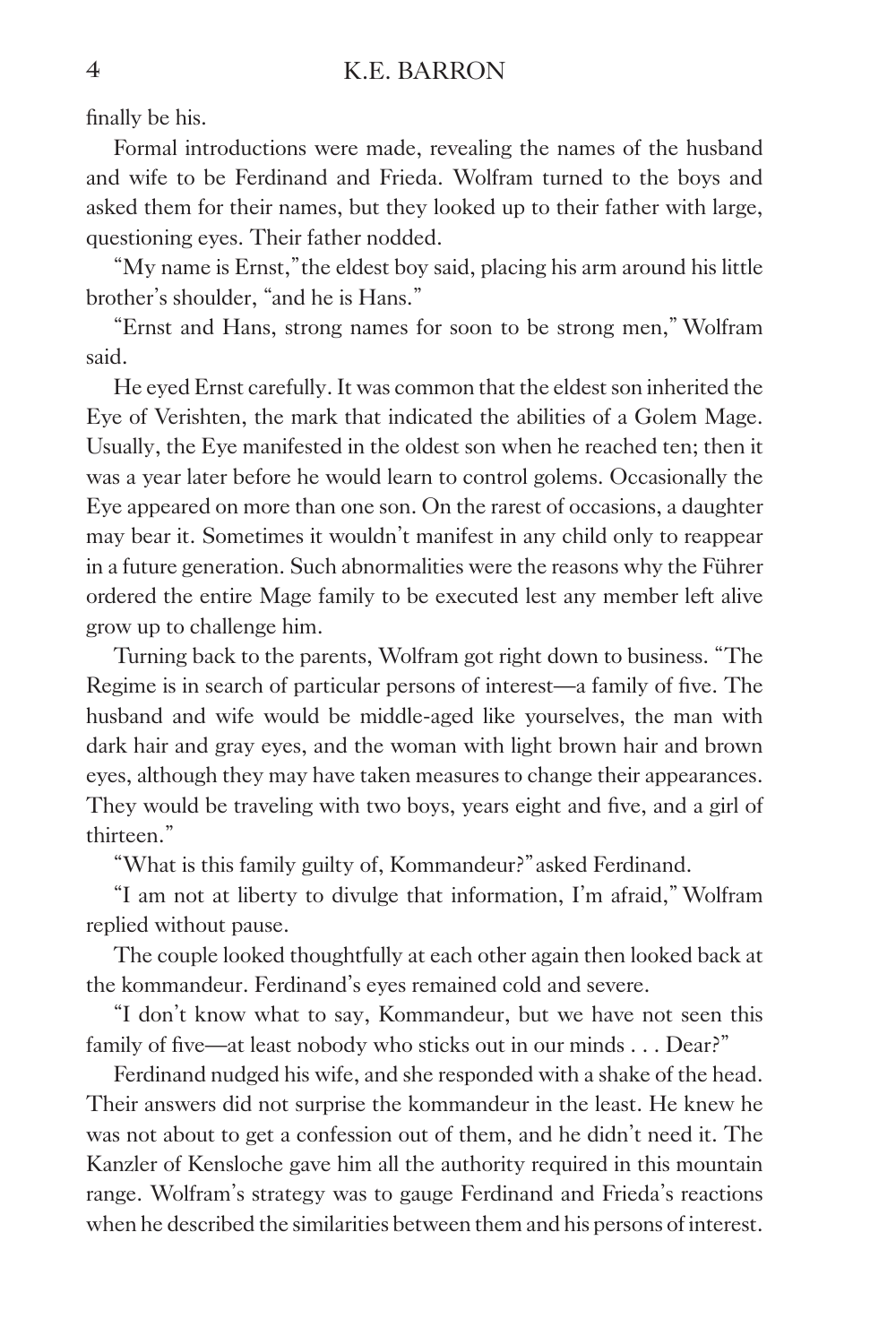As they stood in silence, beads of sweat began to form on Ferdinand's forehead.

In the past, other Steinkamp Kommandeurs used more stringent methods in hunting down Golem Mages. It was easier, in the beginning, to kick down doors and storm estates without question or warning, but those tactics only worked so well for so long. The Mages grew more careful. They went deep into hiding and often used decoys to help them escape. The Regime could no longer rely on brute force to bring the Führer's enemies to their knees. Instead, it would rely on the honed skills of its most methodical and vigilant officers. Absolute certainty was a necessity for Wolfram in hunting and bringing down enemies of the Regime.

"Very well." Wolfram sighed. "If I may review your identification papers quickly before I go, that would be much appreciated."

"May we ask why?"

Wolfram adjusted the sleeves of his long, black military jacket. "For me to ascertain that you are who you say you are, and to provide evidence for my superiors that you have been questioned."

"Yes, of course, Kommandeur." Frieda nodded and went back to the house to fetch the papers.

"And documents for your children as well, if you please," Wolfram called after her. She nodded and disappeared inside the house. "Our Führer is quite fond of his checks and balances," the kommandeur commented with a smile. Ferdinand strained one of his own, nodded, and scratched at his thinning hair.

Wolfram could hardly contain his excitement at the possibility that he was standing before Earl Sigmund of Kensloche. Wolfram wondered where on his body he bore the Eye of Verishten. It was commonly known that Earl Sigmund had it; the only question was if Ferdinand was that same man.

Soon enough, Frieda returned and handed a bundle of papers to Wolfram. He unraveled the ties that held the documents together and unfolded them. Reaching into his inside coat pocket, he pulled out his reading spectacles. He was a man in his prime and hardly required lenses to read, but he quite enjoyed the duality of being a kommandeur in the deadliest military force in the world while appearing as a harmless intellectual at the same time.

The identification papers for the husband and wife read as expected. A middle-aged married couple named Ferdinand and Frieda, both born and raised in the Village of Leichstag in northern Kensloche Range.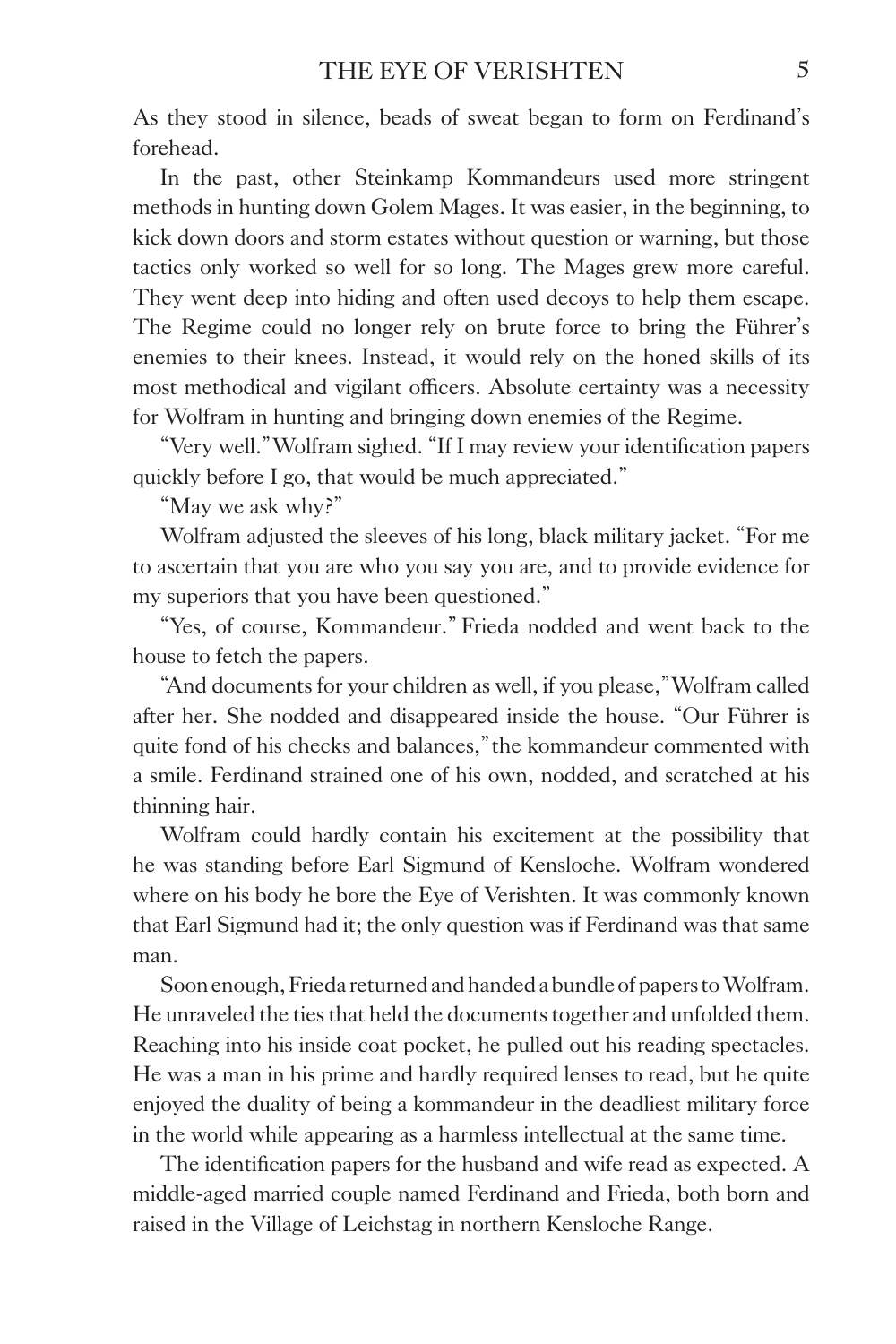It was the children's papers Wolfram was most curious about. When Herrscher Heinrich took power as Führer, he had enacted a law that required children of the same family to be registered on a single document to keep parents from hiding sons required for military service. It came in handy for times such as this.

"I see a Yolanda listed here. She is your daughter, yes? Is she in the house?" Wolfram asked.

"Yes, she is in the kitchen helping me prepare for tonight's meal," said Frieda.

"You've reared her well, I see," Wolfram commented. "My little Kriemia is just a babe. I can only hope she will be as helpful as Yolanda is when she gets to be that age."

"Congratulations to you," Frieda said.

"Thank you, frau," replied Wolfram. "When I am finished here, I may get to finally return to my wife and child. I have been stationed all over Ingleheim so long, I missed the birth"

Wolfram honed in on the names of the children: Yolanda, Ernst and Hans. They were the same age and genders as Rosalinde, Kristoff, and Siegfried, the children belonging to the Earl of Kensloche. *This is no coincidence.*

Handing the papers to Ferdinand, Wolfram said, "Thank you for your time, herr, everything appears to be in order. We will not bother you any longer."

Wolfram shook the hands of the couple and turned to leave while his comrades remained planted for a moment. Before the family made their way back to the house, Wolfram called out a name.

"Siegfried?"

He looked back just as the youngest boy whipped his head around in response to his true name.

"Herr Ferdinand, I ask that you remove your clothing," Wolfram said.

"If it's the Eye of Verishten you seek, Kommandeur, you will not find it. If I were a Mage, I'd have legions of golems upon you before you three had a chance to dismount from your horses!" Ferdinand's top lip quivered, but his steel-gray eyes were severe.

"In that case, what is about to happen will work out in your favor." Wolfram's voice took an icy tone that contrasted strongly with the friendly one he had been using up until now.

The kommandeur signaled for his black-clad comrades to approach, one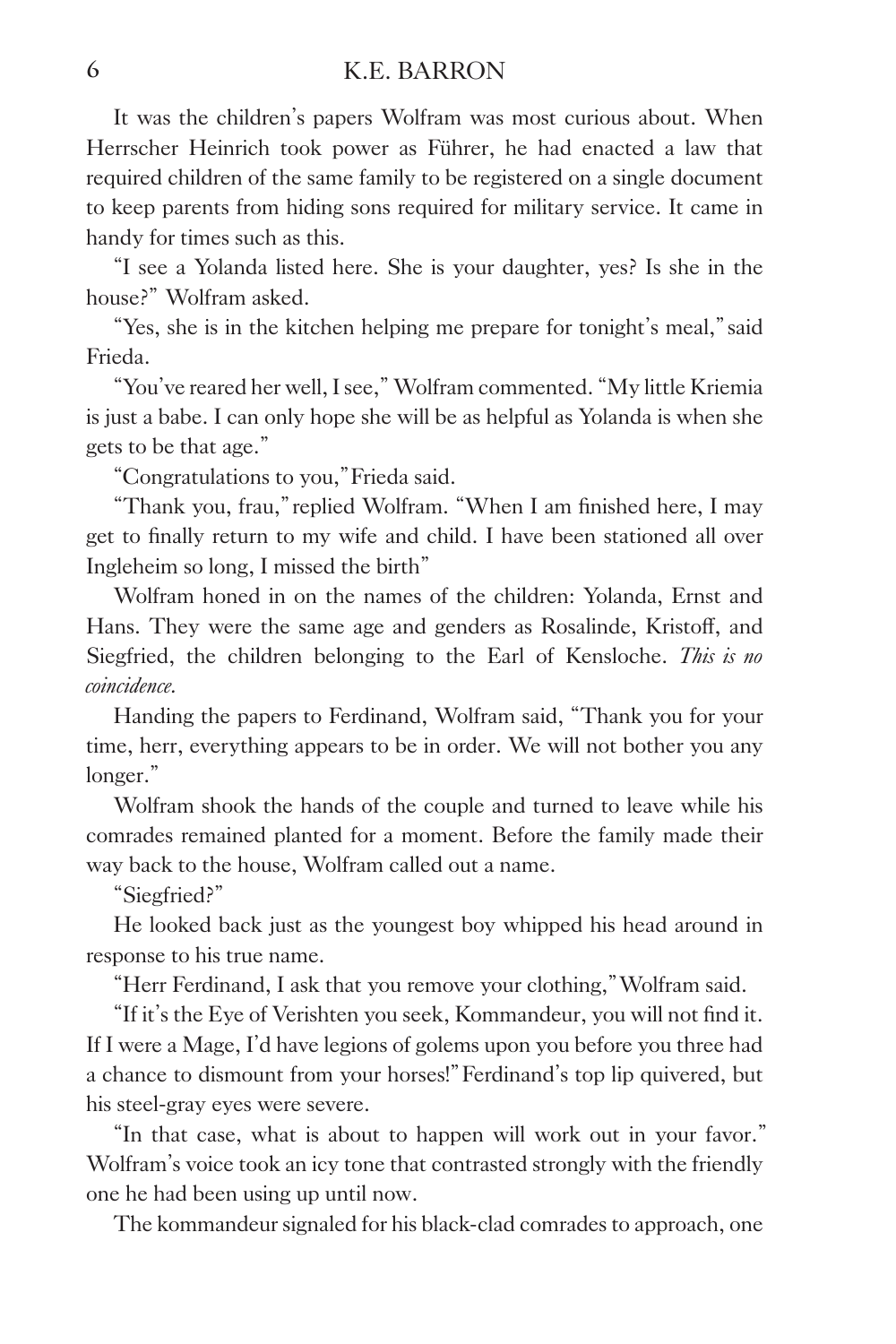to restrain the wife and the other to subdue the husband. Wolfram stepped toward the boys and placed a hand on each of their shoulders to keep them from running away.

Pulling them closer to him, he whispered, "You boys should look away now."

Ferdinand reflexively moved to attack the soldier whose intent was to grab hold of his wife. The other Steinkamp, anticipating the husband's reaction, had already drawn a cudgel from his belt and drove it hard into Ferdinand's abdomen. Frieda screamed and struggled as the Steinkamp pushed her face-first against the western wall of the farmhouse. The other comrade shoved her husband against the wall alongside her.

In rapid fashion, they bound the couple's hands.

"Strip him!" Wolfram ordered.

The boys screamed as Wolfram held them in place.

He crouched down to offer them some comfort under the circumstances. "If your parents are truthful, they will be just fine. But if they lied . . . well, you should both look away, as I've suggested."

Wolfram and the boys watched the soldiers slash away Ferdinand's shirt and slacks. Wolfram's spine tingled with anticipation, coupled with a slight fear of what he would or would not find. If somehow his hunch were wrong and this man was not a Golem Mage, Kanzler Waldemar would severely reprimand him. Furthermore, news of what happened to the poor sheep herders would spread throughout the range, possibly driving the real earl and his family deeper underground. However, the ramifications of leaving the farmhouse without being absolutely sure would be far worse for his future under the Heinrich Regime. His hunches had never been wrong before. All he needed now was to view the undeniable proof somewhere on the earl's body.

"Shall I strip the wife as well, Kommandeur?" asked the comrade holding onto Frieda.

"There is no point," replied Wolfram. "The husband is the only Mage in the family. We have to execute her regardless, so it makes no difference if she were to bear the Eye as well."

"Please, you can't—" Frieda cried as the other Steinkamp cut away the last of her husband's clothing.

"Kommandeur, I found it!"

The Steinkamp pointed down towards the man's leg.

At the back of Ferdinand's hairy calf was a circle, surrounded by three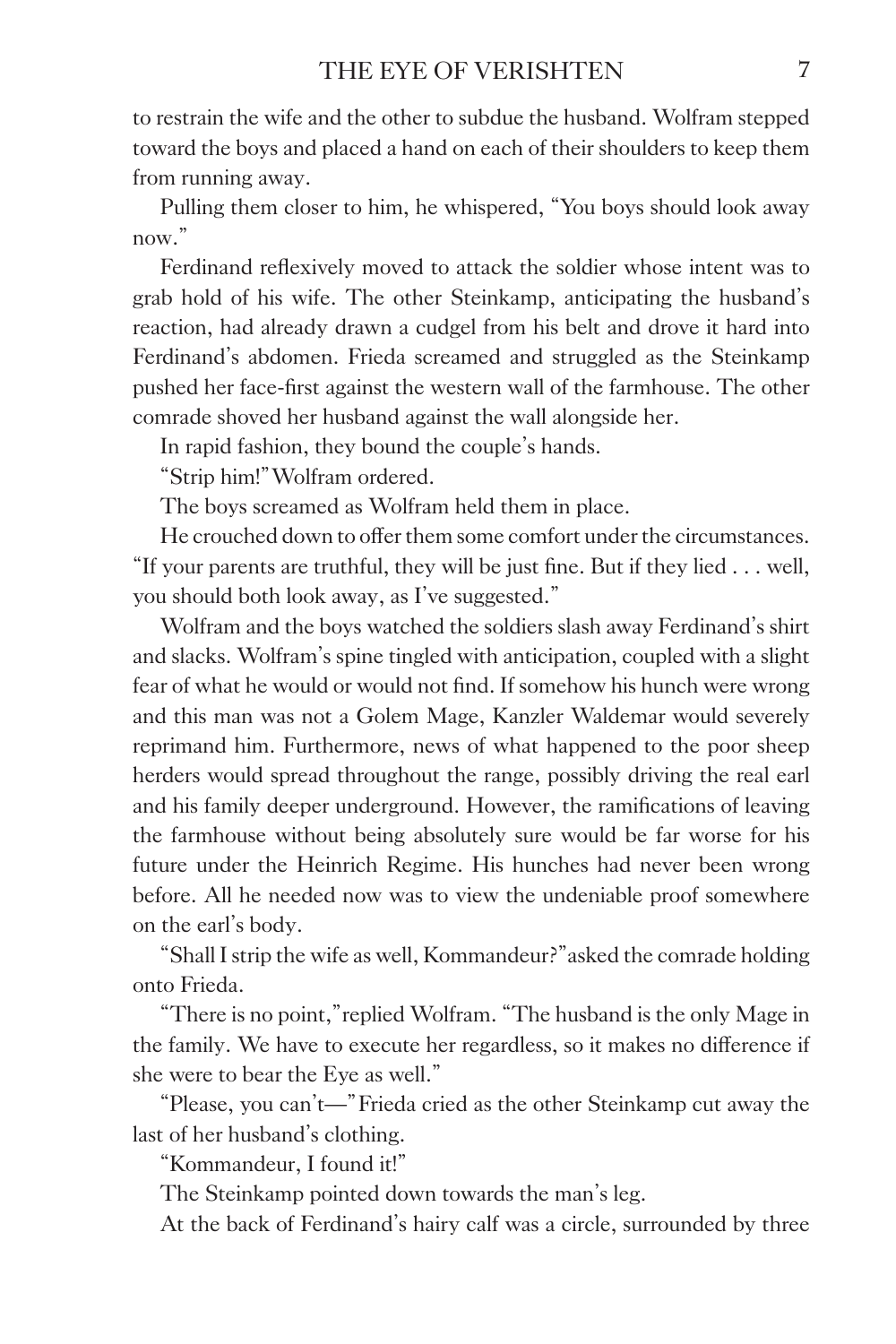triangular burn-like marks. Wolfram exhaled euphoric relief. *It is finally over.*

With the side of his bearded face still pressed against the stone wall, Ferdinand started to beg, "Please understand that I have never acted against the Führer. We just want to live out the rest of our days in peace show mercy for the sake of our children!"

"I'm afraid it is outside of my jurisdiction to offer such, Earl Sigmund of Kensloche. If you had come forward, the kanzler might have arranged an alternative for you and your family, but you chose to flee, to position yourselves as enemies of the Regime. I am under a strict directive to bring you in, dead or alive . . . preferably the former."

"Sigmund . . ." Frau Anja sputtered before the kommandeur gave the order to dispose of them both.

Anja was the first to meet her end by a Steinkamp skewer knife through the base of her skull. Her death was over in an instant. Sigmund and his sons screamed upon watching their mother's lifeless body hit the soft earth. The dog's shrieking barks came soon afterward.

Wolfram swallowed hard as he kept his grip on the boys. It was not ideal to kill parents in front of their children, but the alternative of killing the children in front of the parents was unusually cruel, even if the parents' end would follow shortly thereafter. The Steinkamp mantra was not about cruelty; it was about mercy.

"Go into the house and find the girl." the kommandeur ordered the Steinkamp, wiping Anja's blood from his blade.

The herding dog continued to yelp. Wolfram looked around briefly, eye twitching, but couldn't locate the animal. Nonetheless, the barking eventually ceased.

The other Steinkamp executed Sigmund in the same manner as his wife, and he was on the ground a second later. Wolfram pushed the oldest boy ahead. "Kill this one first."

"Yes, Kommandeur."

As the Steinkamp soldier approached the eight-year-old, the elusive dog lunged at Wolfram from behind, taking his arm into its jaws and violently pulling it down. Kristoff managed to squirm out of Wolfram's grasp, duck behind him, and snatch the younger boy away. The kommandeur cursed while taking his skewer knife and driving it hard and fast through the canine's eye. It died as quickly as the earl and his wife, not having enough time to puncture Wolfram's thick leather sleeve.

The boys ran several feet into the pasture and stopped at a rock cluster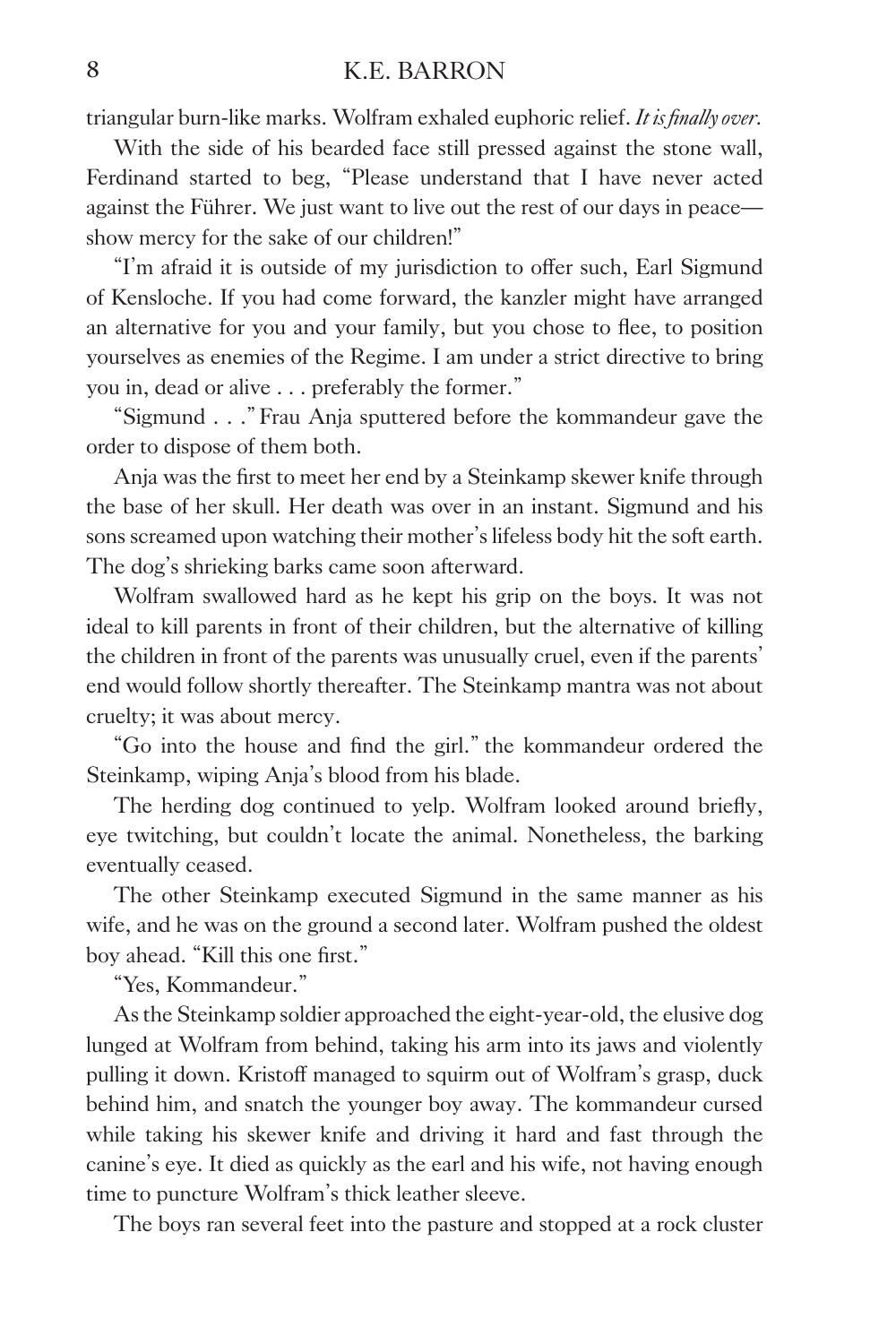in the grass, much to Wolfram's surprise. Kristoff picked up the loose stones and threw them at the advancing soldier. The small rocks deflected off of the Steinkamp's armored chest.

"Get to Rosy, Siegfried!" Kristoff yelled.

Little Siegfried's face was red from crying, his vigorous trembling keeping him in place.

At that moment, the rock cluster near the boys suddenly moved on its own. A humanoid figure made of stone stood up in guard of Siegfried and Kristoff. The creature was over seven feet tall, its misshapen arms nearly dragging on the ground. It had short and stumpy legs with bits of moss and dirt lodged in the cracks between the boulders that formed its massive torso. A crag golem, native to Kensloche. It was of the smaller, man-sized variety, but still dangerous in its own right.

*This is preposterous—surely Kristoff is too young to control golems,* Wolfram thought.

The golem swung its long limbs at the soldier, only to miss on account of the soldier's superb reflexes. Having had no luck in finding the daughter inside the house, the other comrade ran out to assist.

"Kill the boy, and the golem will be released from its command!" shouted Wolfram.

The golem protected Kristoff unshakably and neither of the Steinkamp soldiers could get past its massive reach, its solitary eye shining with a green light from the middle of its lopsided head of rock.

Siegfried finally found it in himself to run away. One of the Steinkamp ducked the golem and ran after him only to be met by another, even larger. As it rose from the long grasses, the golem knocked Siegfried onto his hands and knees and the Steinkamp onto his backside. The golem raised one stone leg, caked with dirt and moss, and brought it down hard on top of the man lying on the ground. The snapping of the bone in his leg was loud enough for Wolfram to hear from where he stood a dozen feet away.

His other comrade fared better. The Steinkamp managed to duck the golem's next swing and catch up to Kristoff, who was running for Siegfried. Kristoff and the Steinkamp were now between the two crag golems. The Steinkamp drove his blade clean through the boy's chest, much to Wolfram's relief.

Kristoff's lifeless body hit the ground, but the golems did not fall into two dormant rock piles as expected. They still had the lone Steinkamp surrounded and were ready to pummel him into the earth alongside the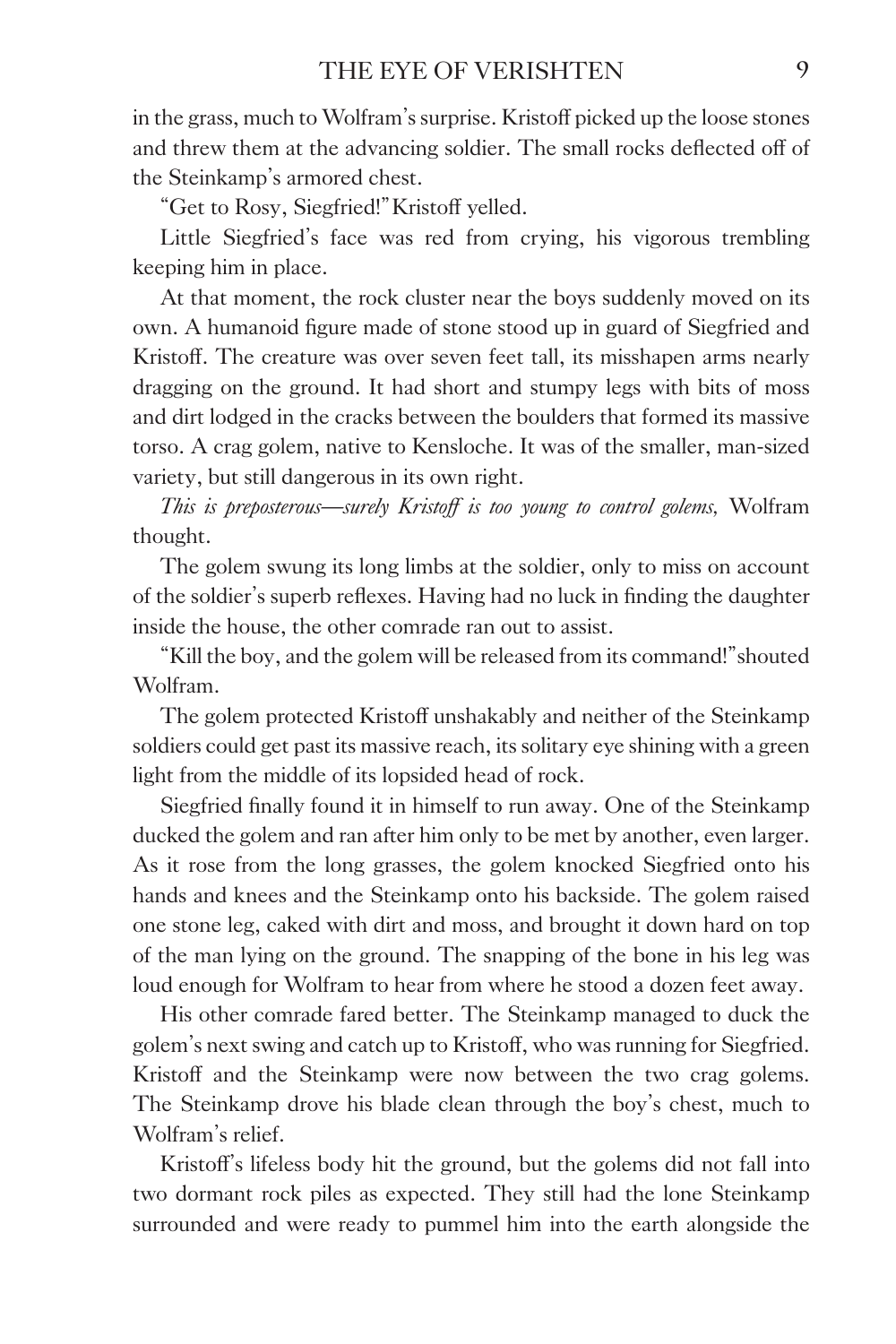earl's eldest son.

*He is not the one controlling the golems!*

Looking around frantically, Wolfram's eyes soon fell upon a small figure at the base of the Crags to the south. A young girl no older than thirteen stood still, her ashen braids and white apron flapping in the breeze. The girl stared at the golems protecting her brother, her eyes red, raw with rage that Wolfram could see even at such a distance.

"It's the daughter—kill the girl!" Wolfram bellowed while pointing across the field. He felt a pang of guilt as he thought of the comment he made earlier when he'd hoped his own little girl would grow up to be like the one he had just ordered his men to eliminate.

The Steinkamp left standing took out his small dispenser of blast gel. He rolled toward the golem to avoid the swing of its arm and sprayed the clear gel all over the golem's torso and legs. Diving to the side, the Steinkamp clenched his gloved fist to activate the fire magic infused in the gel. It ignited rapidly and exploded. The sound of splitting rock shook the air, and the golem dropped to the ground, absent its legs.

The larger golem, rather than engaging the Steinkamp, turned, scooped up the fallen Siegfried and bounded toward its master. The Steinkamp jumped to his feet and began to give chase while Wolfram jogged over to his injured comrade.

"Can you get up?"

"No . . ." the comrade grunted, holding onto his left leg, bent unnaturally at the knee.

Wolfram clenched his fists, arms stiff at his sides. "Find something to bind that leg."

There was no time to help the Steinkamp mend his broken knee. The golem and Siegfried had already made it to the Crags. The stone creature raised Siegfried above its head, while Rosalinde reached down and pulled her brother up by the arms onto the rocky ledge to join her. If Wolfram and his last standing comrade didn't catch up to them, they could chance to lose the children in those rigid shale cliffs forever.

The kommandeur growled in frustration. Leaving the injured comrade behind, Wolfram ran to the base of the Crags where Rosalinde had been standing just a moment before. The other comrade had already sprayed the second golem with more blast gel and detonated it, blowing its stone body apart.

The Steinkamp leaped off a large boulder that had once been part of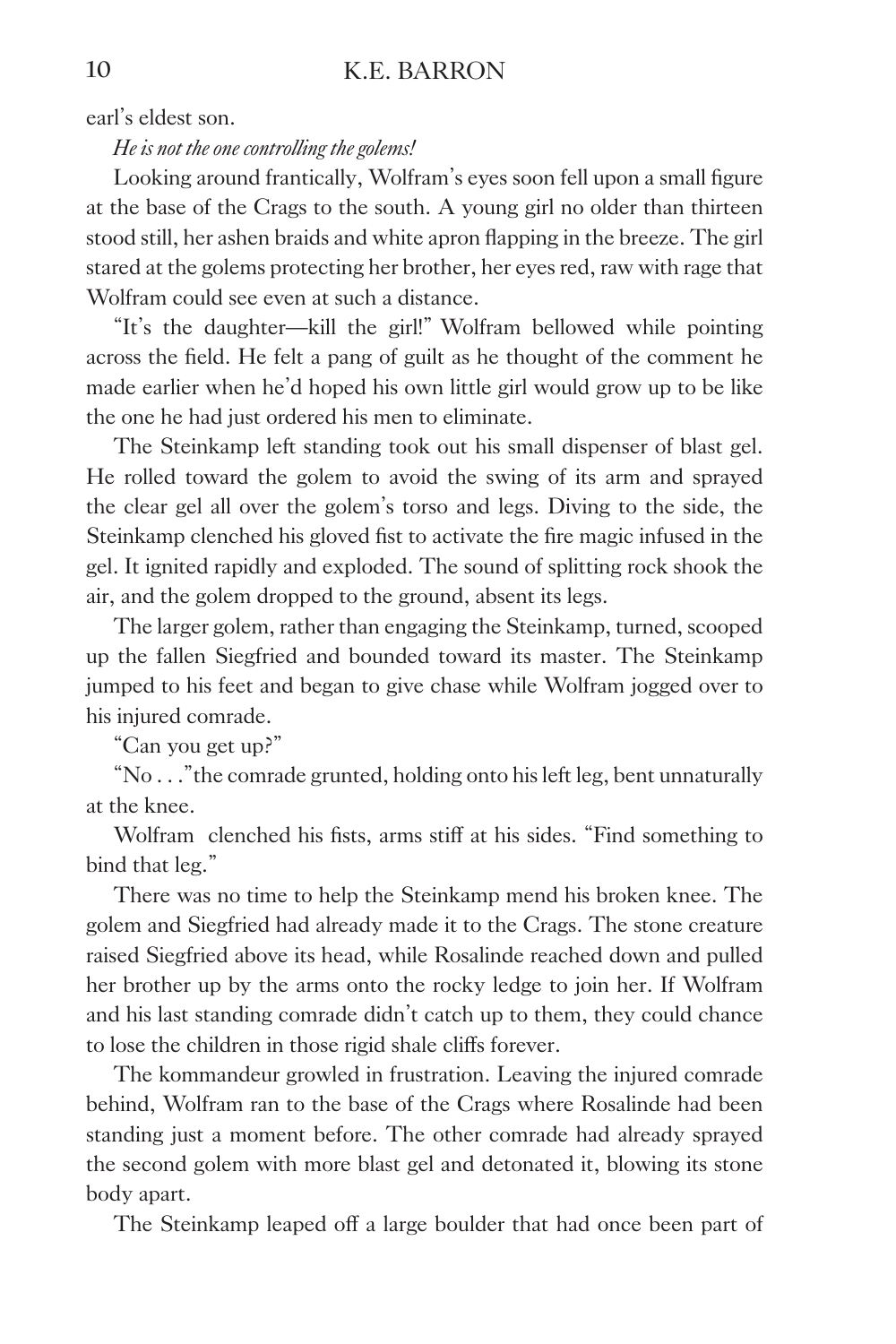the golem's torso and grabbed hold of the ledge above. Pulling himself up with ease, he turned to assist his kommandeur onto the ledge with him. The two men continued their rapid climb up the treacherous shale inclines, their footing increasingly uncertain the farther they went. The girl and her brother were nowhere in sight.

Adrenaline pumped through Wolfram's veins as worrisome thoughts played out in his mind. *We have to find them before the girl summons any more golems or, Verishten forbid, Cragsmen find them first.* Cragsmen were lawless men and parentless whelps who lived in the Crags to avoid Regime authorities. They made their living pillaging the surrounding villages. *Perhaps if the children do run into a clan of them, the commotion could help us locate them easier,*  Wolfram then thought.

Once the soldiers turned up the rocky path, they heard the faintest of squeaks. He halted and held out his arm for his comrade to do the same. The two men stood still and silent. A muffled cry came from behind an outcropping on the path above. Wolfram pointed it out, and his comrade went to investigate.

The Steinkamp stealthily climbed the outcropping, crouched on top of it, and peered down the other side. Wolfram watched as he pulled out his retractable sword from the short sheath strapped to his back and slowly extended the thin steel without making a sound. In the blink of an eye, the comrade reached down, and a shrill scream bounced off the shale cliffs. Rosalinde kicked and shrieked furiously in the Steinkamp's grasp right before his blade silenced her permanently. Blood sprayed from her throat as her arms and legs ceased to move. Wolfram winced, wishing they could have arranged a cleaner death for the girl.

Continuing up the path, Wolfram arrived at the outcropping. What he found was a mess of blood soaking into the dirt and amassing between the cracks in the shale. Rosalinde's body was wedged between two large rocks that had served as her hiding spot.

"Where is the boy?" Wolfram asked his comrade.

"He was here, but he ran when I grabbed the girl," he replied.

"Ran where?"

"Your orders were to kill the last Mage and now it is done. What does it matter if the youngest boy escapes?"

"Because *my* orders are to make sure every last Mage, including their kin, are disposed of. Our Führer will accept nothing less," said Wolfram.

The soldiers split up to cover more of the most logical paths. The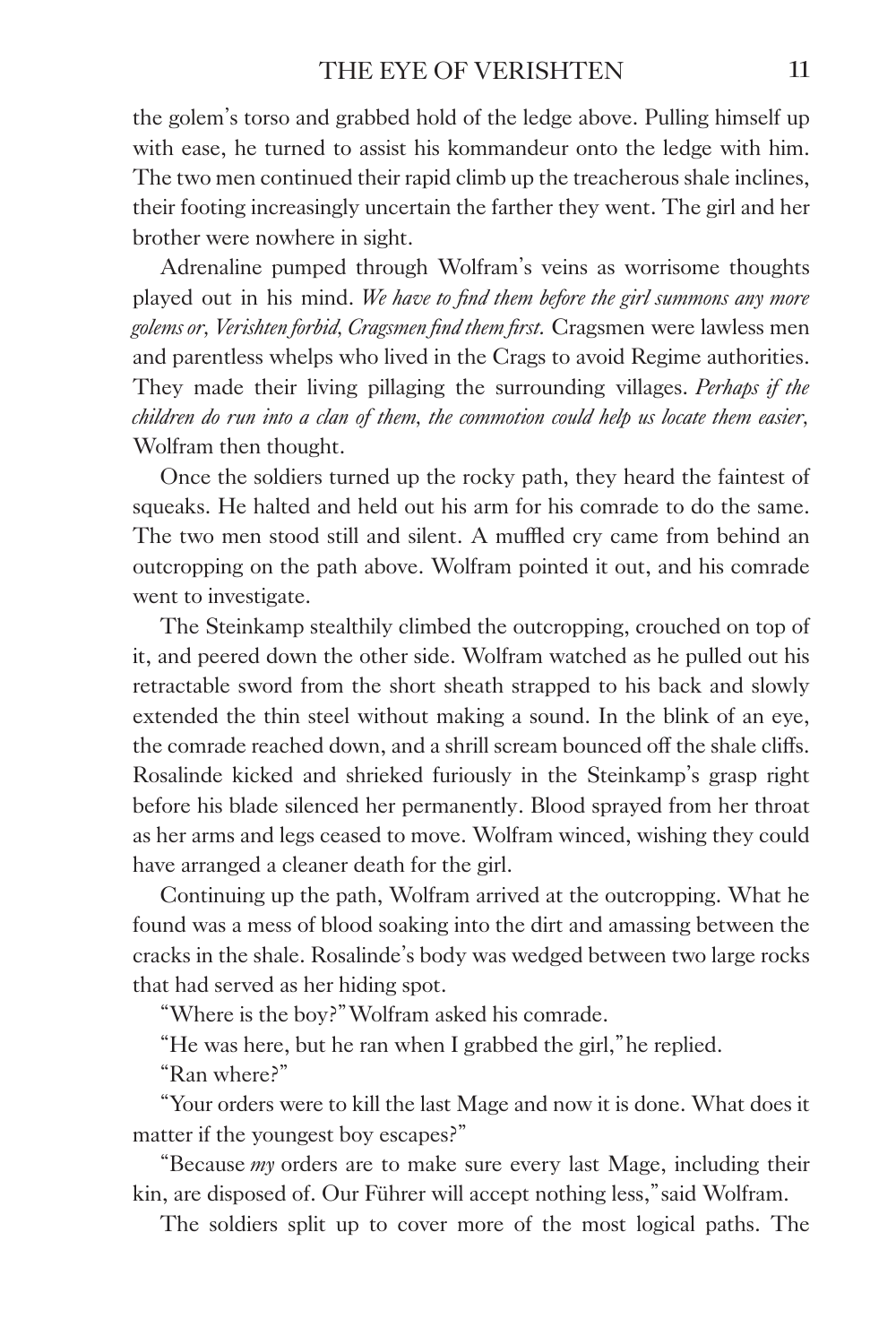echoing sound of shattering shale led Wolfram down an incline where he came to a lengthy chasm in the ground. Siegfried was there, clinging to a ledge as if trying to climb into it.

*If he falls into that crevasse, it will take hours to get his body out.* Wolfram approached carefully to keep from startling the boy.

"Little one?" called Wolfram.

Siegfried looked up from where he hung on for his life, his eyes red and swollen from crying.

"There you are . . . Siegfried." The kommandeur bent down and offered the boy his hand. "I know that after what you have witnessed you must be very scared, but I urge you now to take my hand."

Siegfried shook his head, quietly sobbing. Small pieces of shale below his feet came loose and shattered off the crevasse walls as they fell. With his tiny hands, Siegfried tried to edge further away. The masked soldier, suddenly appearing beside Wolfram, startled the boy. He attempted to move again. His right foothold fell away, and his high-pitched screams echoed down into the crevasse.

The Steinkamp reached for the crossbow strapped to his back, but Wolfram put out his hand to stop him. "Not until we get him away from this chasm," he whispered sharply to his comrade.

Siegfried pressed his little body harder against the rocks.

"Don't be foolish now." Wolfram stretched his arm even farther toward him. "Attempt to flee this way, and you will surely perish."

Siegfried shook his head again.

"You might think me a monster, but I assure you, I am not. What was done to your parents, your brother, and your sister was an act of mercy. It was not our intention to do it in front of you, but it had to be done."

"Mercy?" Siegfried sobbed.

"Yes, my boy, mercy is precisely what it was. If you take my hand now, I promise, you will not suffer. I can take you anywhere you want to go."

"I want to go home," Siegfried murmured through whimpers.

"Then that is exactly where we will go."

The boy didn't move a muscle.

"Tell me, little one, do you like running and climbing? I know lots of little boys who love to climb."

Siegfried sniffed back tears and nodded.

"I happen to know a place where boys like you can run for miles and miles and never get tired. You will be able to run faster than Kristoff. There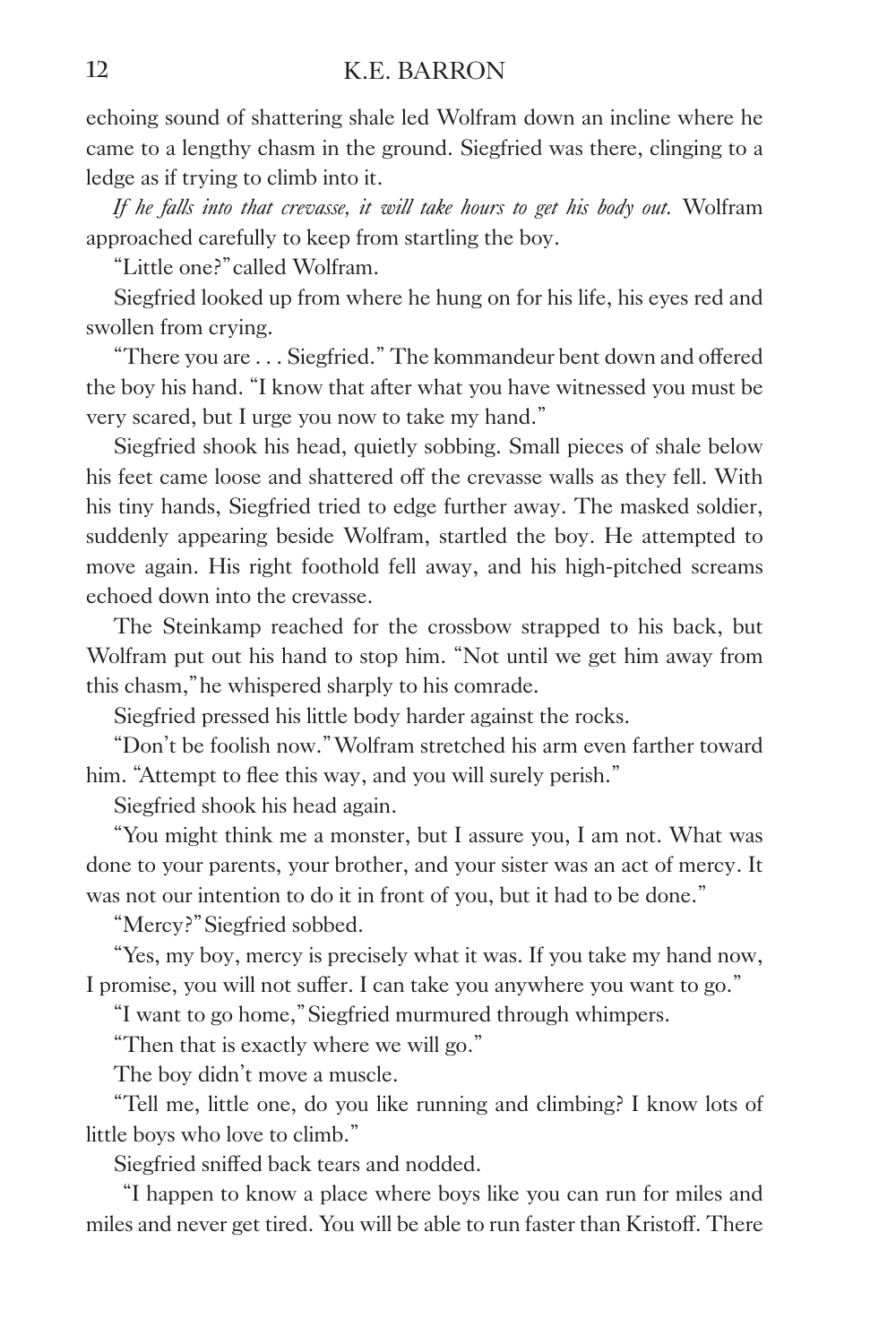you can climb the highest cliffs and never fall. If you come with me, you will be able to do all those things, but if you don't, your little legs will surely break at the bottom of this chasm, and you will never be able to run or climb ever again. I know you don't want that to happen. Take my hand, child, and I promise you will be able to run faster and climb higher than anyone. Wouldn't you like that?"

The boy remained stationary. Realizing his persuasion tactics were not going to work, Wolfram motioned for his comrade to circle around the rock that Siegfried clung to. The Steinkamp lunged for him, but Siegfried reacted without thought. His left foothold broke off, and he was holding on by only his little arms. Siegfried's five-year-old hands were too weak to support his weight and he lost his grip.

"Shit!" Wolfram's curses echoed off the chasm walls, joining Siegfried's high-pitched shrieks as he fell into the blackness.

"Comrade!" Wolfram barked. "Go after him!"

Before the Steinkamp could follow his kommandeur's orders, the entire crags began to quake. Both men fell to their knees. Large chunks of shale cracked off the cliff sides and slid into the crevasse. Rocks and dirt flew toward Wolfram as he tried to get out of the way before it buried him alive.

"Comrade!" he bellowed.

The Steinkamp was nowhere to be seen. The shuddering crags separated them. Wolfram was determined to see his new daughter and held no interest in losing his life for the sake of a five-year-old boy—one who would likely never grow to bear the Eye anyway.

Kommandeur Wolfram struggled to his feet and ran for his life.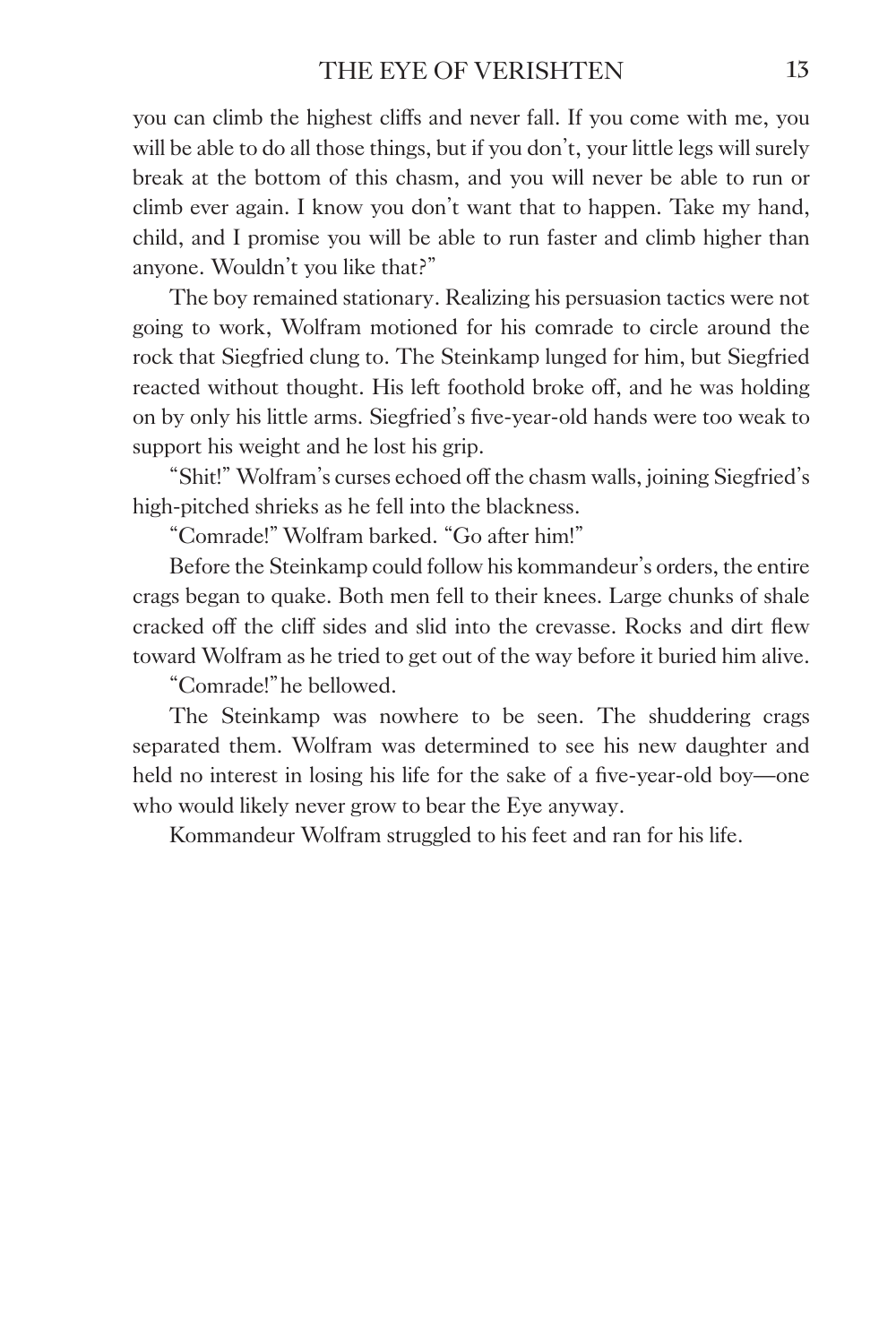# ODE TO GOLEMS (Twenty years later) **2**



"Why again, Professor, are we freezing our danglers off to study golems outside that we already have in the laboratory?" Klemens complained.

"Not all of us have danglers to freeze off," muttered Katja as she trudged ahead of him.

Klemens pushed his spectacles up his nose. "I should be back in the library."

"It would do you some good to get your head out of those dusty, old books every now and again," Katja rejoined.

"It is important that we study these creatures in their natural habitats," said Professor Ignatius, trudging up the snow-laden path with his two best students in tow.

"Then why must their natural habitat be in the thick of Frost Woods?" Klemens said.

Ignatius chuckled. "These woods are close enough to the university to make a day's trip and happen to be teeming with golems, most of them still untouched by the Führer. If we are ever going to conclude that people like you and I can communicate with golems, we best figure out how with the ones found out here."

He stopped at a fork in the road and checked his map. Lightly falling snow sank into his white mustache and bushy sideburns that stuck out from his fur cap. It seemed to Katja like yesterday that his whiskers had been dark brown and his thick eyebrows even more so. She could not decide if Ignatius was a young man who was graying before his time or an old man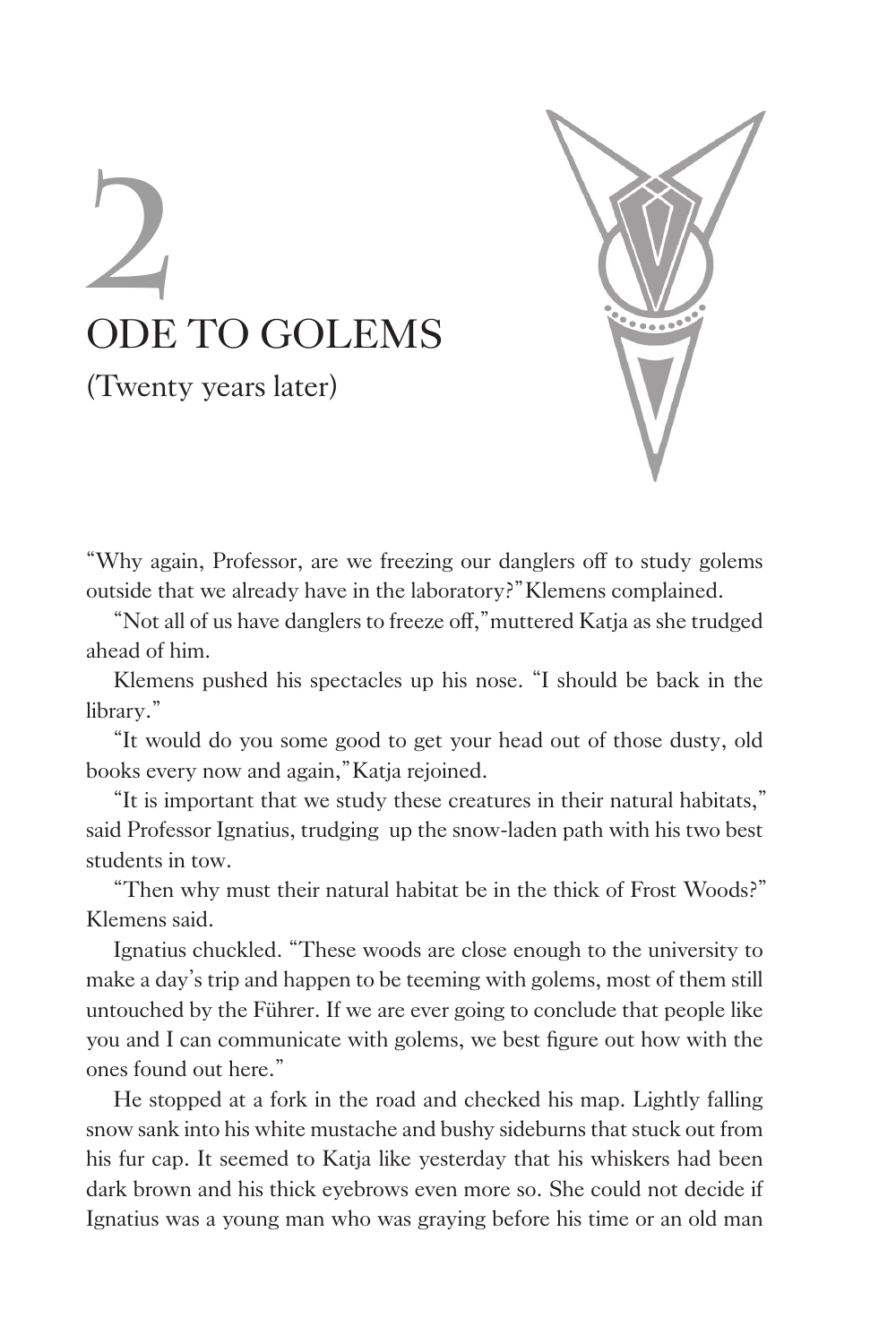finally starting to look his age.

"So you really believe that the golems out here have never been dominated by the Führer?" Klemens asked.

"The Führer can dominate any golem anywhere," Katja added. "Or so they say."

"Perhaps his power cannot stretch as far as these woods," Ignatius surmised. "More likely though, it can, but he just hasn't bothered. He'd have no use for them this far north." He rolled his map back up and headed east. "There is a clearing up this way where I believe we will find some man-sized golems to study. If we are extremely lucky, maybe even a giant one." Ignatius looked back to his students, his brown eyes sparkling.

Katja adjusted her wool scarf to keep out the frigid breeze and followed the professor up the icy incline. Unlike Klemens, Katja treasured any time spent away from the lab or the library—rather, any time spent outside of four walls. Her whole life, she had lived within the confines of one castle or another. Her few brushes with nature had been within gated and locked gardens where no outside eye could ever catch sight of her. Such was the lot in life for many young highborn women like Katja.

Klemens jogged ahead of her. "It's slippery here, Kat. Feel free to take my arm if you wish."

Just as he turned to offer Katja his hand, his left foot slid out from beneath him. Klemens sat in the snow, grumbling at his own clumsiness. Katja gave a wry chortle while stepping past her wet and cold classmate.

Turning back to Klemens, she offered him her hand. "I'll take that arm now."

Klemens grabbed hold and hoisted himself to his feet. "Well, at the very least you could crack a smile. Some laughter would be fitting."

Katja gave Klemens half a smirk. "I'm laughing on the inside, Klem, always on the inside."

It was a running jest between the two of them that Klemens would make her smile before the year was up. To him, Katja's passing grins or sarcastic smirks didn't count. All throughout adolescence and into adulthood, people commented on her sour face, saying that she would be so much prettier if she just smiled more. More often, she would politely tell those people to shove it in some fashion.

*When you smile, all I see is how Verishten has blessed you, for he's given you intelligence beyond your years and beauty beyond measure.* The memory of those words made it seem as if the man who had once spoken them whispered them now into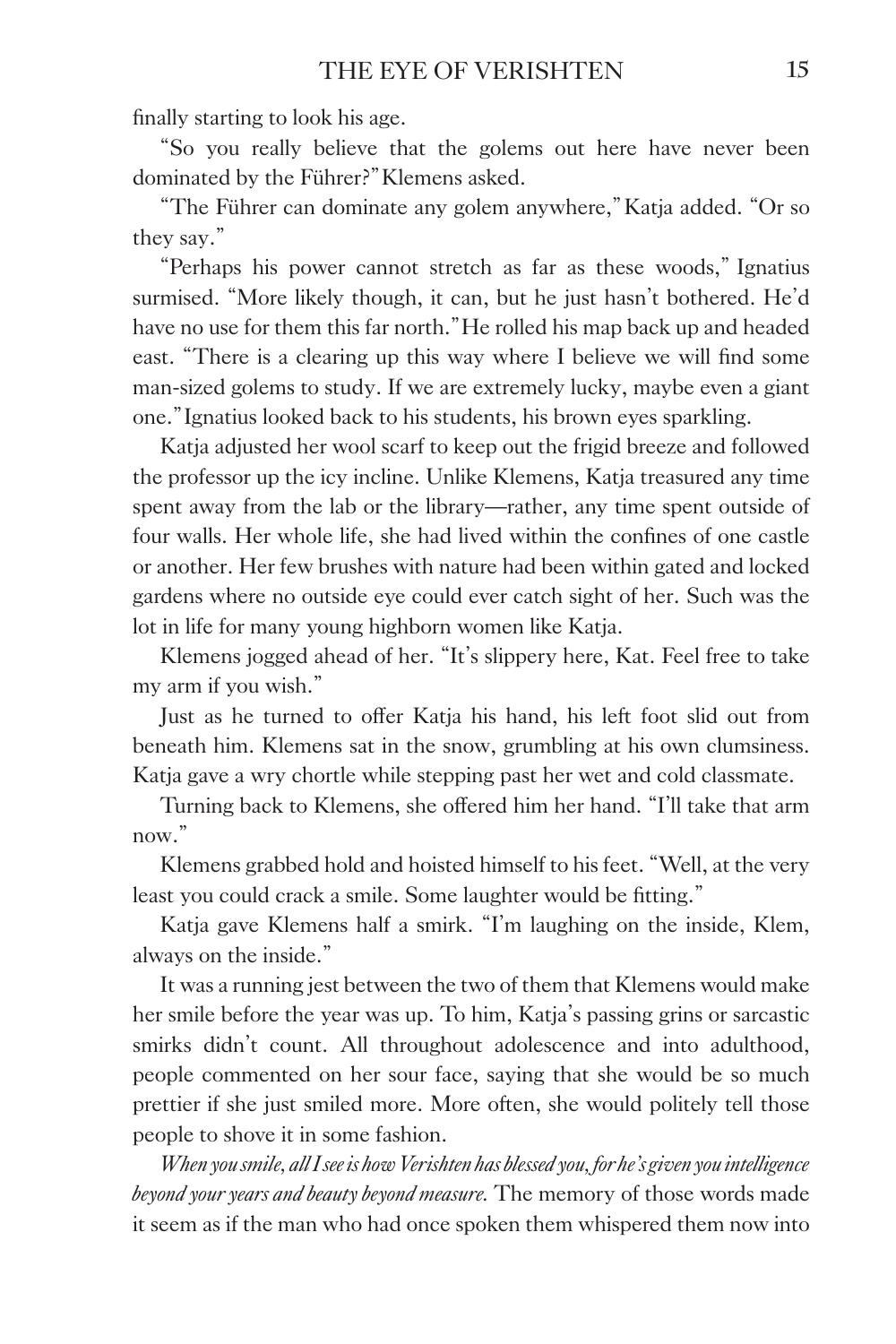Katja's ear, sending shivers up and down her spine.

As the group continued up the snowy mountain trail, the path widened enough for Klemens to walk next to her. Before he could utter a word, Katja said, "Hope that fall didn't break your flute."

He took the long wooden wind instrument from his bag to make sure it was intact. "Still good, although I doubt it will matter much. I know you said the golems in the lab responded to the noise, but I just don't think these flutes are going to work."

They had both read corroborating historical references that people thousands of years ago used flutes and other such instruments to communicate with golems. They theorized that regular folk used them to subtly influence the ones not under Golem Mage control. Once a Mage had a golem under his or her command, no other Mage could take it over until it was released. After the Golem Studies team had uncovered the ancient texts alluding to regular people communicating with golems, it offered a potential opportunity for humanity to share a little in the power that now only the Führer possessed.

"I'm with you, Klem. That's why we're out here. The answers are clearly not in the texts, so we take our hypothesis, however negligible, and experiment until something works."

"Katja is right," Ignatius joined in, still walking ahead. "We know the flutes have some effect on golems. We find out what effect it has on the untouched variety, and if it's the same or stronger, then we direct our research accordingly. If there is minimal to no effect, then we go back to the texts and find a new lead."

The research team finally reached the top of the hill. A small creek bisected the snow-filled clearing, trickling softly against the silence of winter. Katja frowned. This was her last year in Nordenhein before she earned her doctorate and set off for home. If she were in Deschner, the pure, white snow that fell around her now would be replaced with gray volcanic ash raining down from the Volcano of Verishten.

"Well then, shall we start playing?" Ignatius said.

"Are there even any golems here, Professor?" Klemens wondered. "It's far too quiet."

"No matter. Dormant golems are no different from stone and ice in these parts. There's only one way to know if they're here. We wake them."

Ignatius blew three sharp notes into his flute that cut cleanly through the crisp winter air. Nothing stirred in the wilderness. Katja and Klemens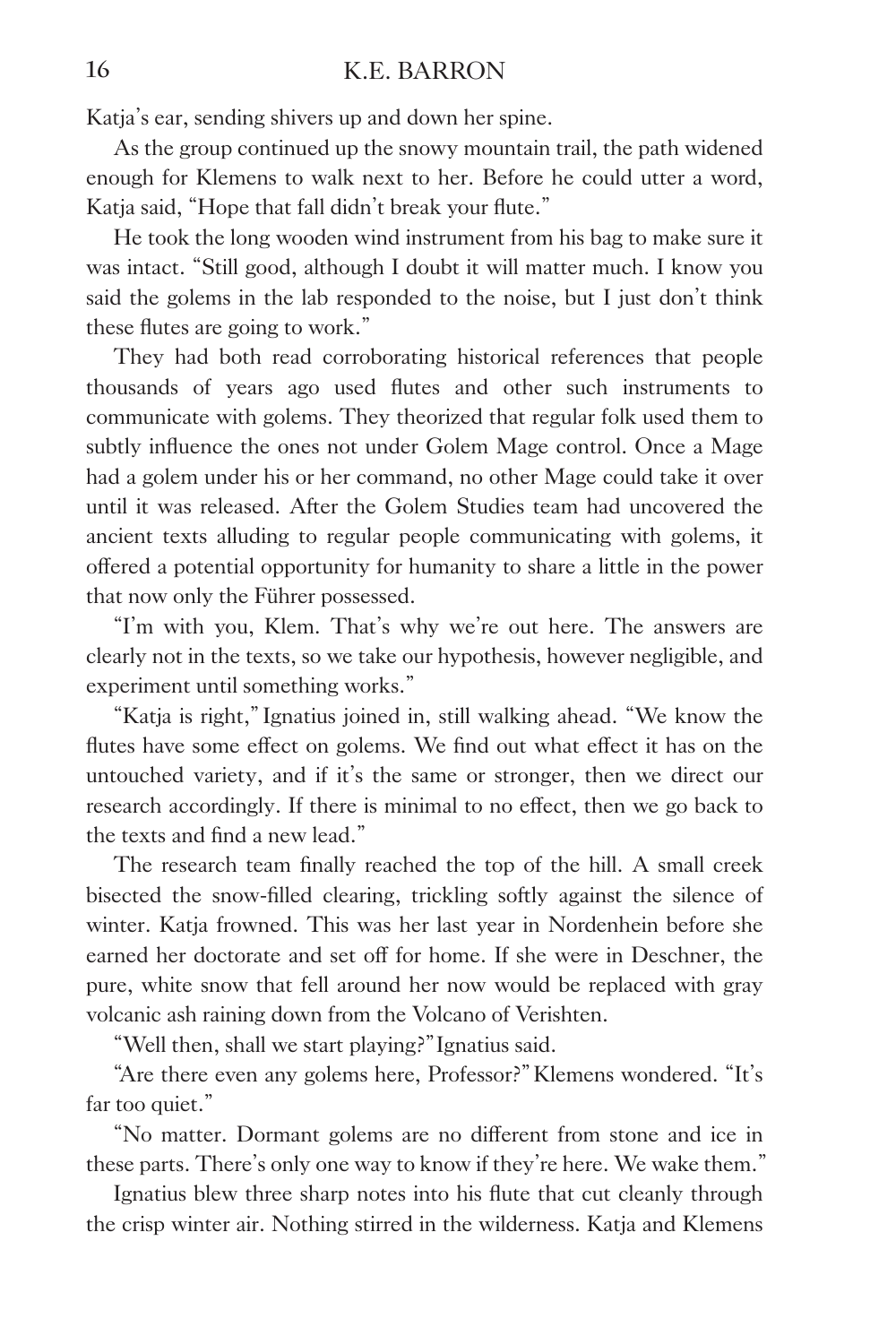joined their flute songs with Ignatius, but still no sign of the scores of golems he claimed were there.

"Perhaps we should fan out a bit more," Ignatius suggested.

"Come with me, Kat. There might be some this way." Klemens beckoned as he made his way toward the stream.

Katja couldn't help but be a little annoyed by Klemens's attempts to be alone with her. The two had studied closely together for the last two years after Klemens transferred from Military Studies with the Führer's approval. Since then he was hardly ever far from her sight. Earlier that day, Klemens had requested to stay behind and catch up on his historical readings—until Katja expressed a keen interest in accompanying Ignatius, and suddenly a winter stroll didn't seem so bad anymore.

There was nothing she found particularly unattractive about Klemens. He was clearly from good highborn stock—polite, well-spoken, and his intellect was unrivalled among scholars at his level. With his spectacles, wavy brown hair, sideburns trimmed short, and a clean-shaven face of friendly features, a highborn lady like Katja could do much worse than him. However, she held no interest in marriage or starting a family. Only golems mattered to her; colossal, powerful, and ageless wonders of Verishten's creation that had served mankind for millennia.

"I think the professor meant that we *each* fan out." Katja waved her hands in a fanning motion.

Not waiting for a response, she ducked through a thicket and slid carefully down a snowhill to find a peaceful clearing cut off from the rest of the team. She held onto her thick woven skirt with one hand while steadying her descent through the deep snow with the other. To Katja's relief, Klemens didn't follow. She felt sorry for the way she'd dismissed him, but today she needed some distance, not just from Klemens, but from the professor as well.

She had an experiment of her own to conduct, but she was afraid to let the others in on it, especially if it happened to work. Klemens had a point that playing randomly on musical instruments to communicate with golems was not enough. The people in the Age of Man had to be playing a specific song, and Katja thought she might already know that song.

When she was a girl, she had stumbled upon an old book of sheet music in one of her father's libraries. She had learned to play each and every song on her cello until they were second nature. Her favorite was the *Ode to Golems.* Eventually her father had found the sheet music left out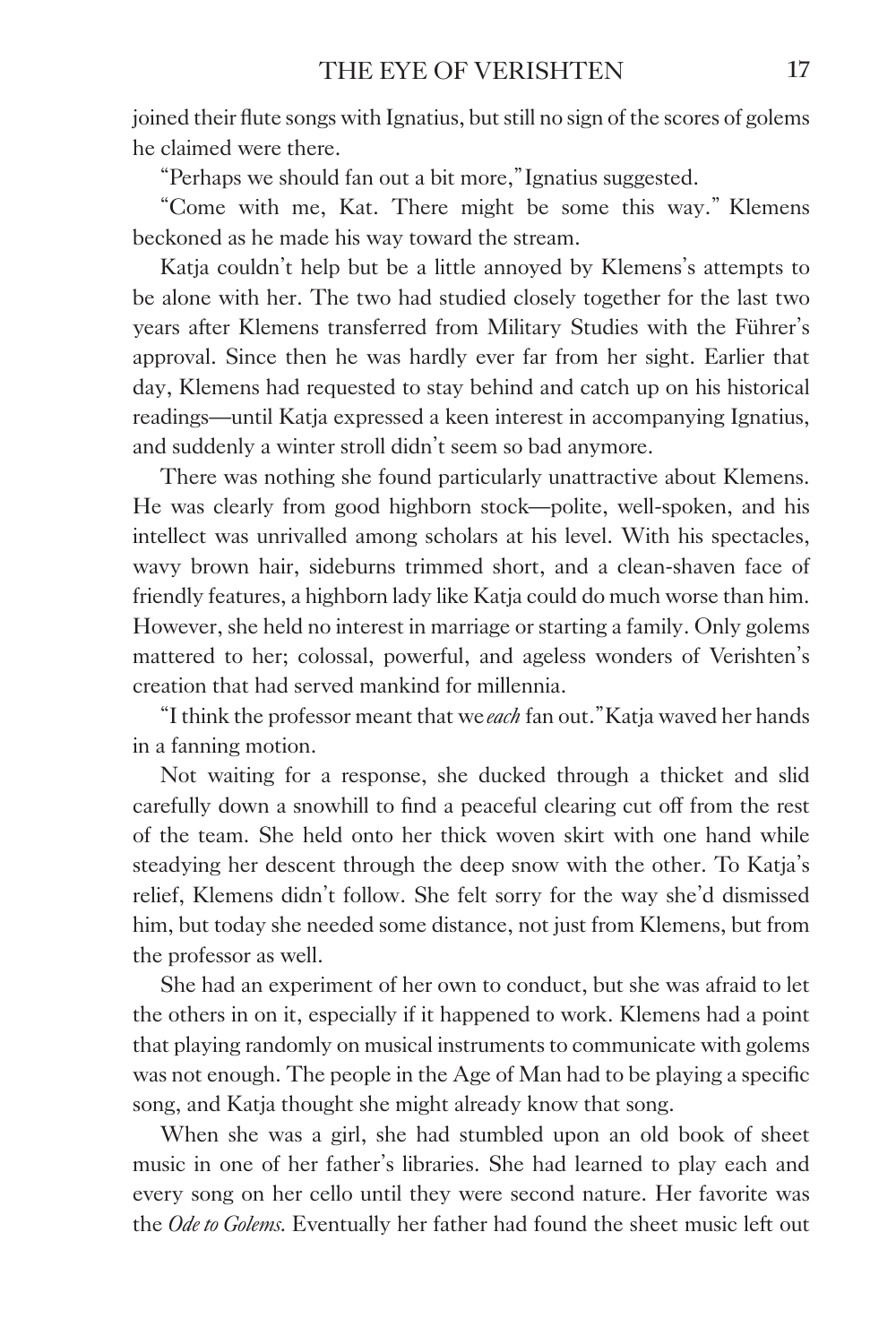in her music room and chastised her for taking it from the library without permission. He informed her that those songs were forbidden under the Regime, and she should never play them where outside ears might hear.

Katia walked until the others' flutes were whispers through the leafless birch trees surrounding her. There, she began to play the *Ode to Golems.* She loved the simplicity of it, yet its hauntingly dark melody filled her with both solace and sorrow. It was sad, yet hopeful—such were the ancient songs of the Age of Man. She became lost in a melody she hadn't played since she was twelve until she caught a shadow in her periphery.

Startled, she spun around to find nothing but a mess of trees and snowcovered rocks with icicle fingers connecting to the ground. She carefully inspected a cluster of soapstone, finding nothing unusual. She continued to play the *Ode* again while wandering around the clearing. When the song finished for the second time, the formation she had just inspected moved. The icicles shattered as one of the snow-covered soapstone boulders rose up and stood on two legs.

Katja gasped in both shock and delight. There, just a dozen feet away, was a frost golem. It was an inch or two taller than her, about six feet in height. Sweat formed under her woolen scarf. She stood mystified. This frost golem was leaner than the others of its type in the laboratory. The soapstone that made up its shape was darker in the areas not covered with snow and bits of ice. Its elliptical eye shone blue like a glowing icicle between its rigid shoulder blades. The light flashed bright, dimmed, and lit up again.

*The golems in the lab do a similar thing when interacting with each other,* Katja thought. This one was trying to communicate with her, but like in the lab, she couldn't figure out how to communicate back. The golem turned away.

"Wait, come back," she squeaked. She tried to play her flute again, but her mouth was suddenly too dry.

The creature of ice-tipped soapstone bounded away through the pine trees and disappeared more stealthily than anything of its size should be allowed. It took her breath away to watch it move so effortlessly for having a body made entirely of rock. *These beings should be respected in fellowship with man, not dominated by them.*

She let out a defeated sigh. Then the shadow returned to her periphery from her other side. She spun around to find nothing yet again. The hairs on the back of her neck stood on end.

"Is someone there?" Katja called out. Her shivering voice billowed as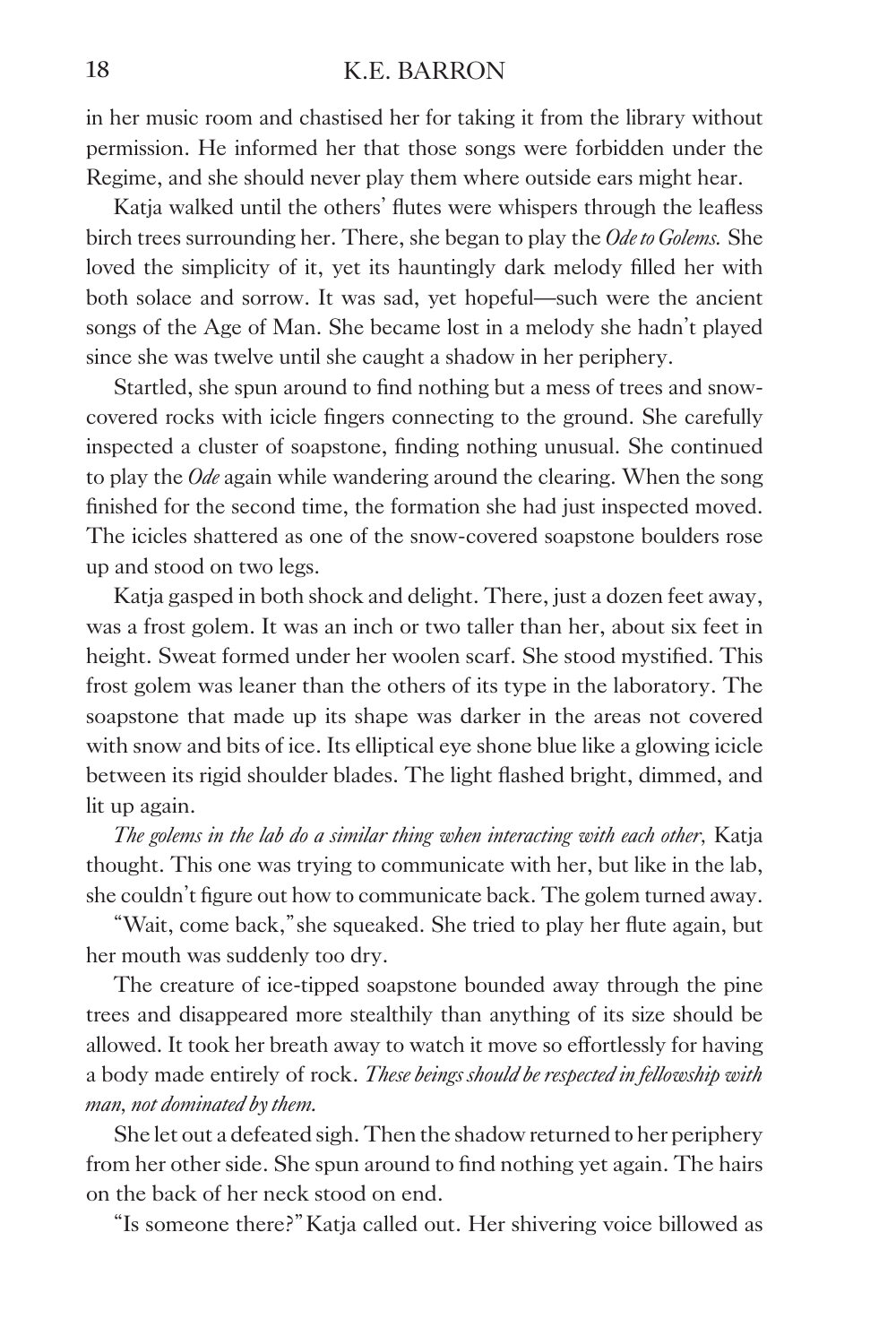a white mist into the frigid air. *Could there be wolves this close to the university?* "Is that you, Kat?" called Klemens from afar.

Katja stared into the white stillness for a time, but without another golem to jump out at her, she decided she no longer wanted distance from her research team. "Yes. Wait there, I'm coming to find you!"

When Katja climbed back through the thicket she was met with Klemens's smiling face, his spectacles dotted with fallen snow.

"Find any?" he asked.

Katja wanted to jump for joy with a resounding *yes*, but she would have to explain how she managed to awaken it with a forbidden melody of the Regime. "No. How about you?"

Ignatius, approaching from the north, chimed in, "Thought maybe for a moment I'd seen one, but it turned out to be a collapsing snowdrift."

"Either this experiment was a failure, or there just aren't any golems around here," Klemens said, taking off his spectacles to wipe his lenses.

"Oh, there are," Ignatius said. "I've snuck up on an entire group of them before. I know they lie here in dormancy during the winter months. If we didn't see them, it means these blasted flutes don't awaken golems in their natural habitat."

"Then what's our next step, Professor?" Katja asked.

"You two return to the library and find another clue in the history books, and I'll see what I can discover in the lab."

Ignatius placed his flute back in his satchel and led the team down the mountain trail with every bit the spring in his step he'd had on the way up. The professor never seemed to get discouraged, and Klemens lit up as well with the prospect of reading more history books. Katja, on the other hand, couldn't decide how she felt after this excursion. She may have just discovered the secret behind the flutes, but it was a secret she could not divulge without bringing undue suspicion onto herself as to how she found the forbidden melody . . . although, she considered, it may have been a coincidence that the golem awakened right after she played it. Maybe it was the shadow in the woods that stirred it.

*I have to come back and try again on my own*, she thought.



Upon their return, the three researchers parted ways in the university atrium. The University of Nordenhein was an ancient stone structure built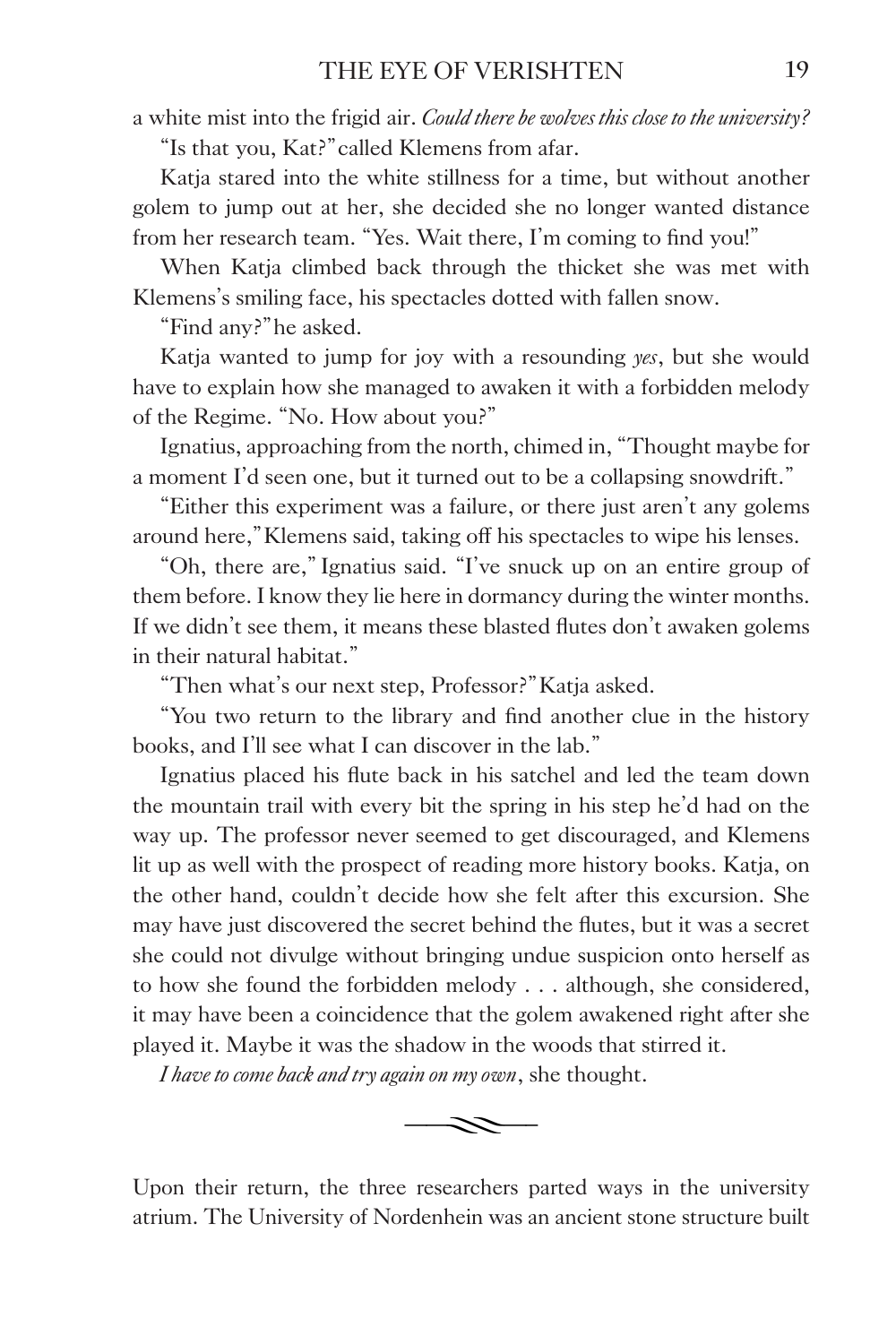with the assistance of golems in the Age of Man, and then modified during modernization efforts in the Age of Kings. The more recent upgrades, within the last twenty years, made the university now resemble a small fortified city to keep out enemies of the Regime.

The atrium was one of the few places where remnants of the old architecture were displayed in breathtaking force. Massive marble pillars presented each hallway, giving Katja a glimpse into the Age of Man. The elongated green and violet stained glass windows built into the grand vaulted ceilings depicted the likenesses of renowned scholars of old and dressed the atrium in the light of the Age of Kings. The university was the perfect example of what the City of Nordenhein was known for. It was Ingleheim's center for education and culture, and that fact was showcased through countless paintings and sculptures on every wall and in every great hall. Not even in her father's castle back in Deschner could Katja marvel at such artistic and architectural grandiosity.

Katja walked through the green and violet beams of light made by the stained-glass windows on her way to the information desk. She checked with the clerk for any confidential messages.

"No messages have been left for you, Fraulein Katja, but you do have a visitors notice. In fact, your guest arrived thirty minutes ago and has been escorted to the Brendt meeting room, down the hall, two doors to your right." The kind older woman handed Katja a key.

All visitors had to come in secret and wait in guarded meeting rooms for security purposes. The process kept rebel abductors from walking into the university, asking to visit a student, and making off with that student unseen. Many things had changed since Katja's parents attended the same institution. None of the students enrolled with their true names anymore, and their family ties remained hidden from all other students and staff to lessen the risk of kidnapping.

*Who would visit me here without prior warning?* Katja wondered. Surely *Father would never risk such an appearance.*

Then she thought of another man—one not as well-known, but who possessed almost as much power. Her insides began to curdle at the thought of Meister Melikheil coming to see her again. He had left her father's service to offer magical aid to the Kingdom of Del'Cabria in the Desert War. It had been almost two years since he visited her last, and she'd hoped that she would never see him again. Could he have returned from the desert already?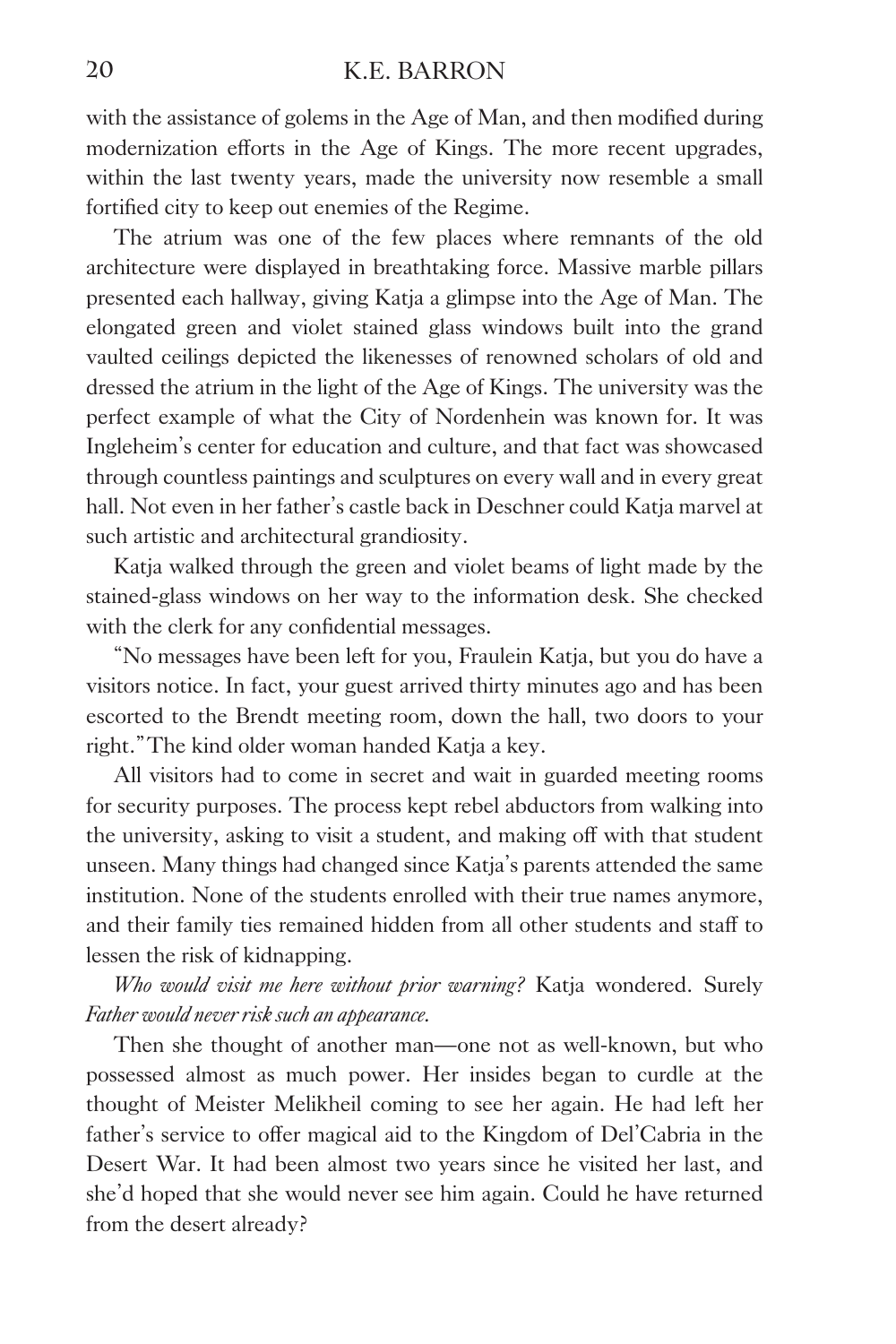Katja removed her scarf and hat as she walked down the marble hallway. After smoothing out her wavy brown hair and refastening it with a clip, she inserted her key into the lock. She took a deep breath, silently praying that it would not be Melikheil behind the door. Her heart almost leaped out of her chest as she opened the door and entered the meeting room. It flopped instead upon seeing that the Spirit Mage waiting for her was not the darkly handsome one she'd expected, but another just as dangerous.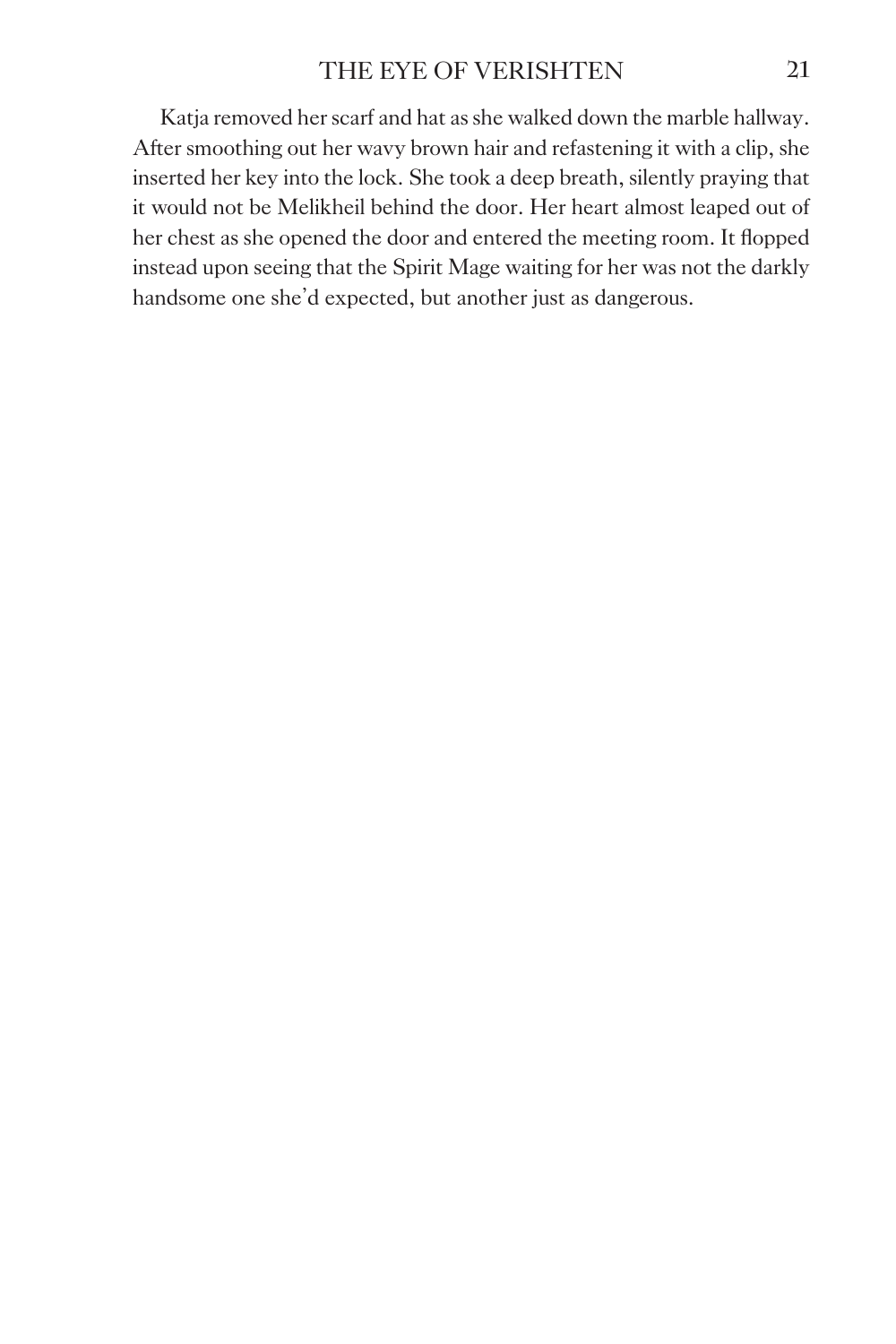# LITTLE DOVE **3**



"Katja, how grand it is to see you," chimed the woman waiting in the Brendt meeting room. "Love the name you've chosen, by the way."

She sashayed over to her and gave her a light hug followed by a quick peck on the cheek. Katja returned the greeting without a thought.

"Brunhilde, whatever brings you here?" The last person she had expected to see was her stepmother.

Brunhilde was ten years older than Katja but dressed as a woman only entering her prime. Long ago, Katja had been jealous of her honey blonde locks and delicately striking facial structure, not often seen among the average Inglewoman. She wore her curls tied up in an outlandish style, held in place under a hairnet adorned with jewels and a black, lace fascinator. Her gown was made of a gorgeous red wine silk with a wolf fur cape dyed black to match her headwear.

"Don't look so excited to see me, Little Dove," Brunhilde said, making Katja flinch. Little Dove was the pet name Melikheil had given her once upon a time, and Brunhilde decided to keep the name alive after he left for war. The sound of it always made the blood curdle in her veins.

"Did my father send you, or are you here on your own volition?" Katja crossed her arms in front of her chest.

"Your father misses you dearly, I assure you, but he did not send me. I volunteered to make the journey. The City of Nordenhein is the place of my birth, you know. It has been too long since I've taken in the ash-free air. How are you finding the winters here?"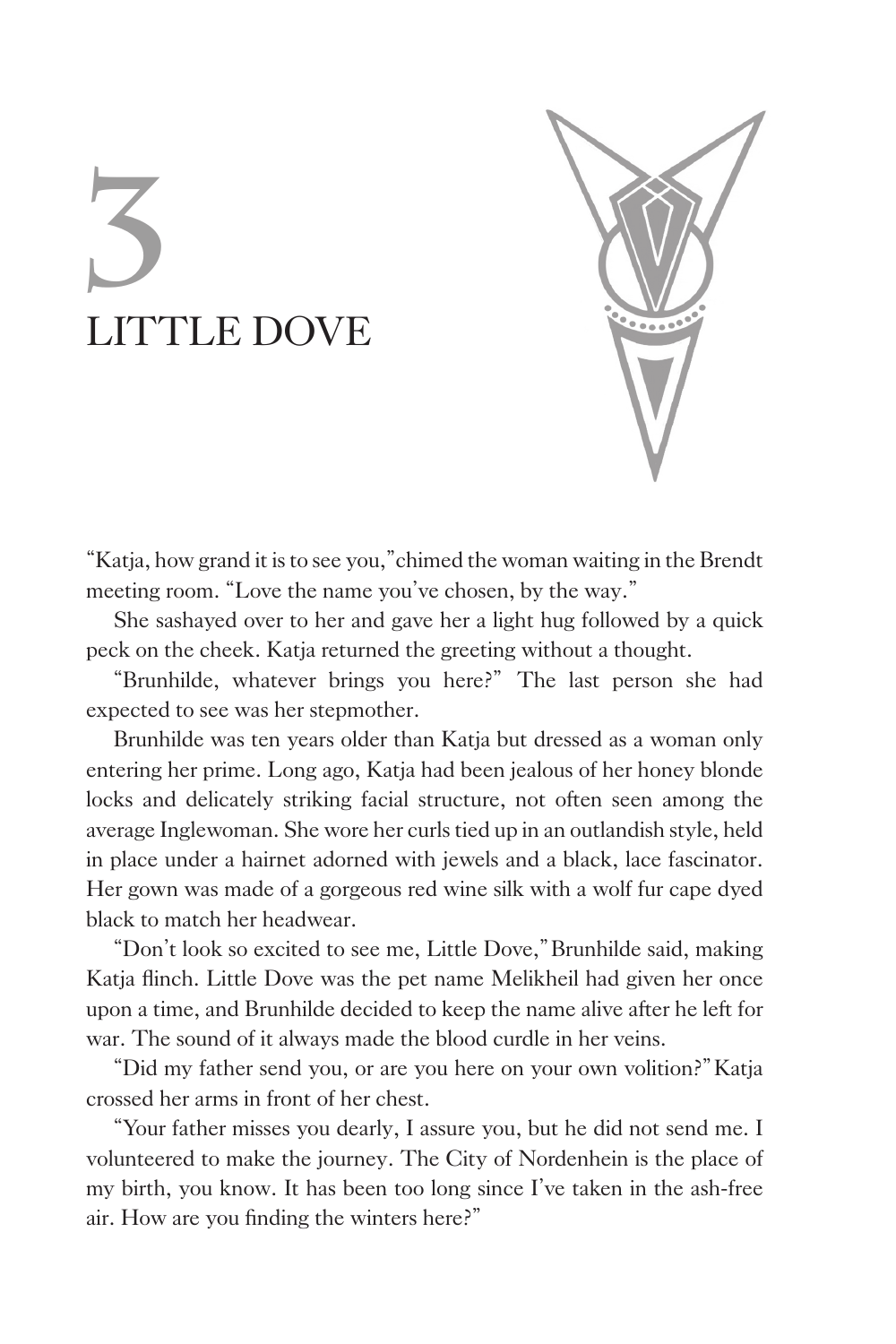"Cold," said Katja dully.

"I can see you are eager for conversation today." Brunhilde rolled her eyes.

"You took a three-day journey from Deschner in the middle of winter to pay me a visit after six years . . . just for conversation?" Katja raised one eyebrow.

"Well, forgive me for wanting to catch up a little before getting down to the task. I don't see why the two of us can't just attempt to enjoy each other's company once in a while," Brunhilde huffed. "Your father and I are curious as to how your thesis is coming along. I understand it's about communicating with golems without Mage intervention. Whatever made you choose such a bold topic?"

Katja grazed her fingertips across the cushioned frame of one of the sofas. "Quite an obvious reason, really. If something ever happens to the one and only Golem Mage, the golems and their contributions will be lost forever."

"And what do you think is going to happen to the last Golem Mage?" Brunhilde's eyes narrowed.

"Why, anything at all. Our nation is at war with rebel armies wishing to dismantle his regime. There are threats from a desert warlord to decimate our entire nation, not to mention the fact that all men age—and die. Worse still, he stands to leave behind no son bearing the Eye of Verishten. So you can see how my work is needed."

Brunhilde shivered in her black fur cape. "Yes, well, I suppose that is why you are the Golem Expert." She twisted her onyx marriage bracelet, her lips pursed with irritation. She had yet to bear Katja's father an heir, and he was getting quite old indeed. "Your work is needed more than you know," she went on. "The Regime has recently stumbled upon the Alpha Golem that once guarded the Pass of Halberschtad."

Katja hardly noticed her own mouth gaping, and her arms fell straight to her sides as she struggled to catch her breath. "Y-you found the Golem of Death? It can't be . . ."

"Oh, if only you could see it. You will have never laid eyes on a creature so gargantuan."

"Where was it found?" Katja asked.

"That is classified. Only the highest offiziers of the Regime, myself included, know of its location. War golems are guarding it day and night, and lava golems from the mines are working to unearth it as we speak."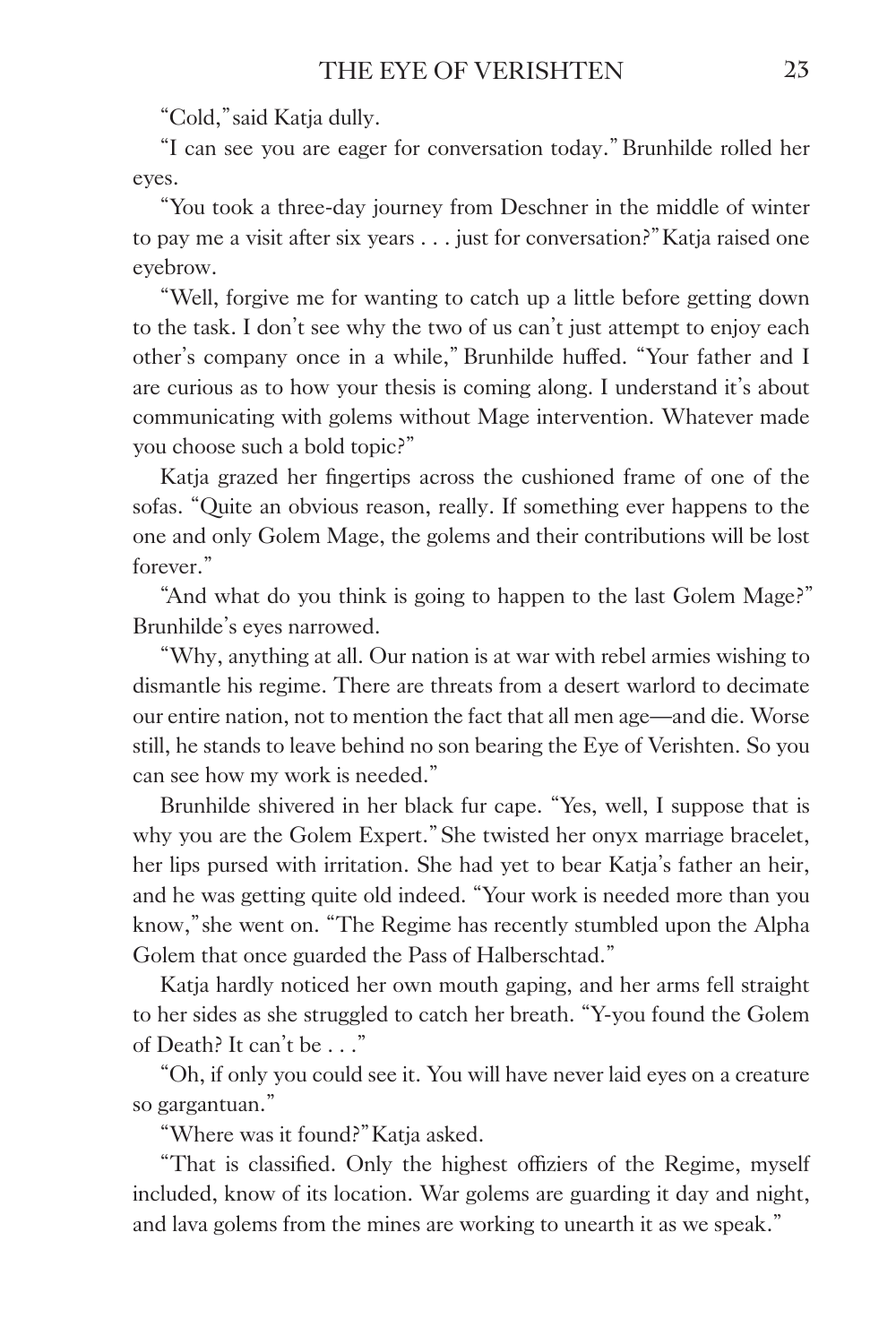"What is to be done with it once it's uncovered? No Mage in history has been able to dominate an Alpha. They are not for any man, but for the Mighty Verishten alone to command."

"They are to be for our Mighty Führer now," Brunhilde said, her sparkling hazel eyes betraying her excitement. "He has sent orders to your professor to see that your research is directed toward his end."

"Toward what end, exactly?" Katja asked. She could hardly believe that her research would actually be used for something so crucial to the Regime, for something as dangerous as the Golem of Death. She was afraid to hear her stepmother's answer.

"To be the first Mage to dominate an Alpha, and use it to end this silly rebellion. Why else?"

"And he will be the last to do so if he thinks he can dominate the Golem of Death," said Katja.

"Hush now, Dove," Brunhilde cooed. "It is your father you're talking about, and his orders are final. Curtail whatever research you have going on currently. Start looking into how Alphas can be awakened and anything else you can find out about them."

"I've studied golems for six years, and now I'm supposed to find out everything there is to know about Alphas in just how many? One?" Katja sputtered.

"Hopefully, yes. But if it takes longer, then I suppose we will have to wait, though not forever, mind you."

"Tell them to leave it where it is," Katja warned.

"That is not for us to decide. When your father has his mind set on something—well, we know how that can turn out."

"Are you referring to how he systematically murdered all the other Golem Mage families so he would remain completely unimpeded?" Katja said, crossing her arms in front of her chest again.

"To put it bluntly . . . I suppose," replied Brunhilde, twisting her marriage bracelet a second time.

"Even you can see this is madness!"

"I will hear nothing more of it," Brunhilde said in a sharpened tone. "Starting tonight, you and your team officially work for the Regime. All you need worry about is how to wake the Golem of Death, and garner some insights as to how it can be dominated. Truthfully, none of us know if the Mages of old ever *tried* to control one. It might be easy. Your father suggests studying regular ones, and hopefully they can lead you to another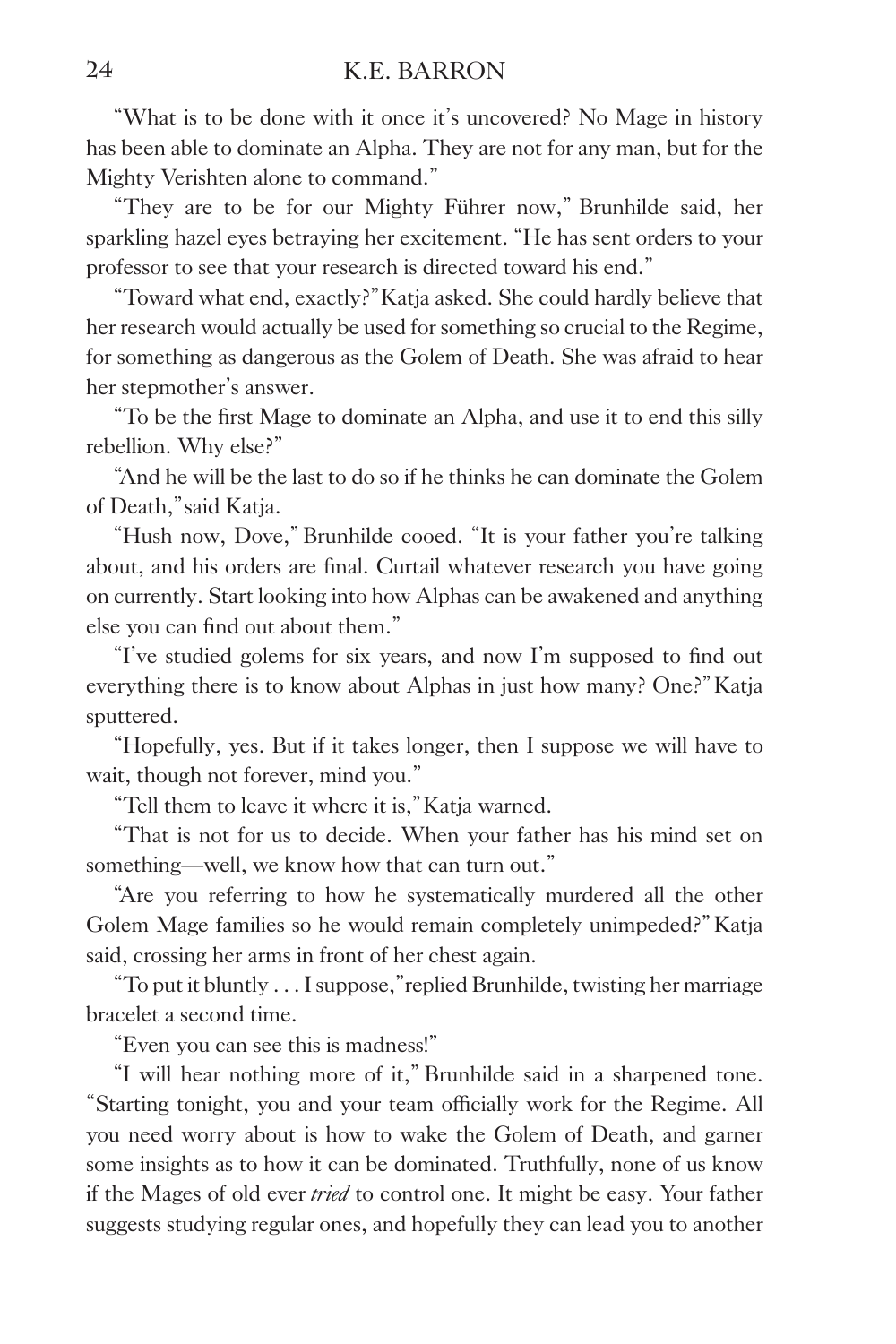Alpha lying dormant somewhere. Do whatever you scholarly types do and figure out how to wake it up. We expect status reports on a biweekly basis. Do you think you can manage that?"

There was nothing else to say. Katja knew better than anyone that once one was deemed to be an instrument of the Regime, there was no backing out without severe consequences. She had to think of the safety of her team. They were a part of this too.

"Of course. I will do whatever I can to aid the Regime in this endeavor," Katja's eyes drifted to the floor.

"You always talk of the Regime as if you exist outside of it, when in fact you are every bit a part of it as your father," said her stepmother.

"You and I both know that I am no more a part of this regime than the ghosts of the kings that were slaughtered under it. Father hardly registers my existence anymore." That's all she had ever been to him, a wandering spirit in his dark castle halls, growing lonelier and more vulnerable with every passing day.

Brunhilde sighed heavily. "Oh cheer up, Little Dove. Think of all the discoveries you will make as a result of this assignment. Your thesis will dominate all others in your field."

Katja nodded in agreement, even though all she could think was how impossible the task before her was going to be. Her thesis was the least of her worries now. The Regime was attempting to awaken an Alpha, and the Golem of Death at that. Admittedly, Katja had not studied Alphas much, being that up until now they were thought to have disappeared. But if the lore were correct, the one who controlled the Golem of Death would have the power to destroy anyone and anything at will. It was not only going to be the rebels that suffered under its destructive gaze, but all of Ingleheim and the kingdoms beyond. It was complete folly, and Katja wanted no part in it.

Brunhilde dismissed herself and went to the door. Katja thanked her for coming by, even though her thoughts were fervidly opposed to her words.

"Wait, there is something else you should know," the Spirit Mage turned back to Katja, her hand still on the doorknob. "You mentioned desert warlords earlier, which reminded me of something I had neglected to tell you."

"What is it?"

"Meister Melikheil . . ." Brunhilde struggled to appear stoic, but continued in a wavering voice. ". . . is dead."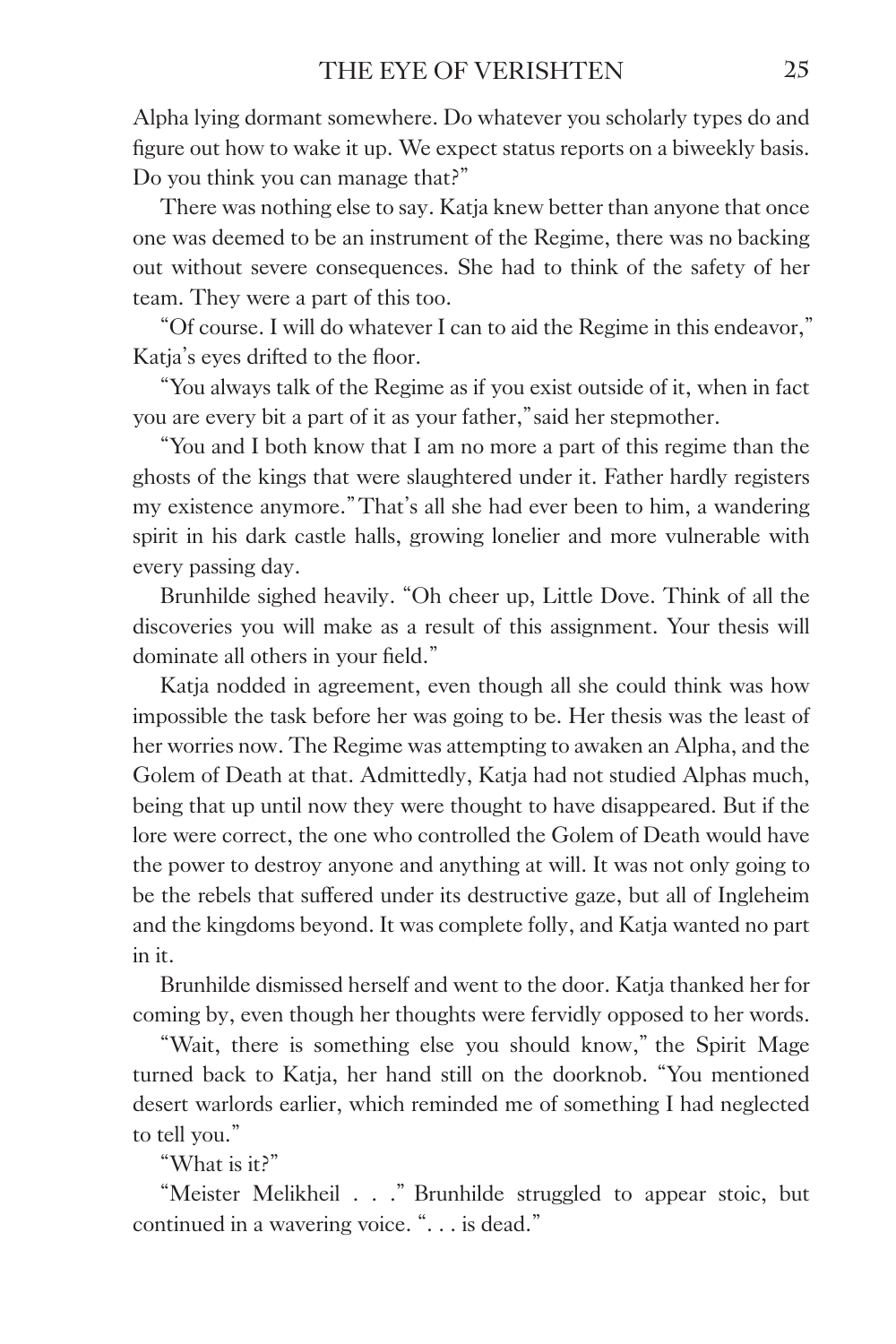Katja felt as if a bag of bricks had struck her right in the midsection. The news of such a powerful sorcerer being dead was almost as much of a shock as learning that an Alpha Golem had been found. "H-how . . . how did he . . . ?" she sputtered.

"Well, you remember that silly deal he made with the King of Del'Cabria to eliminate the Overlord of Herran, Nas'Gavarr? It turns out the Great Melikheil was not great enough."

"But he was so powerful," Katja murmured.

"You don't have to tell me. I've seen no other Mage wield both essence and spirit as effortlessly as he did. He should have been able to defeat that desert serpent." Brunhilde's delicate jaw clenched, and she couldn't continue.

Katja nodded, trying her best to appear unaffected by the news. "When did all this happen?"

"When the Del'Cabrians first marched on Herran, Melikheil went with them and never returned. Our Meister–Apprentice rapport allows me to stay connected with him, and that connection was . . . brutally severed. It would seem that Nas'Gavarr's proficiency with flesh magic won him the day."

"That was almost a year ago. Why did you wait until now to tell me?" Katja asked shrilly.

"I'm sorry, dear. It didn't cross my mind to tell you at the time. You were so busy studying, and things are always hectic in Deschner considering the rebellion and everything. Honestly, I didn't think you'd care so much. How close *were* the two of you really?" Brunhilde let out a slight huff at the rhetorical question she posed.

*You, above all others, knew exactly how close we were,* Katja fumed within her mind. She still couldn't believe what her stepmother had told her. *Am I finally free of him?* Brunhilde could be playing some cruel jest, but to what end? She may be the queen of deceit, but something about how distraught she sounded told Katja she was not lying. It was enough to bring a relief that she never thought she would ever get to feel, not since the day she met the iniquitous sorcerers.

"Now, I really must be going. I don't know when I will see you again. You will need to remain here to work over the break. Hopefully you will finish soon and you can join your father and me in Breisenburg when it comes time to awaken our Alpha. Goodbye for now, Little Dove."

A weak utterance of a goodbye was all Katja could manage in reply.